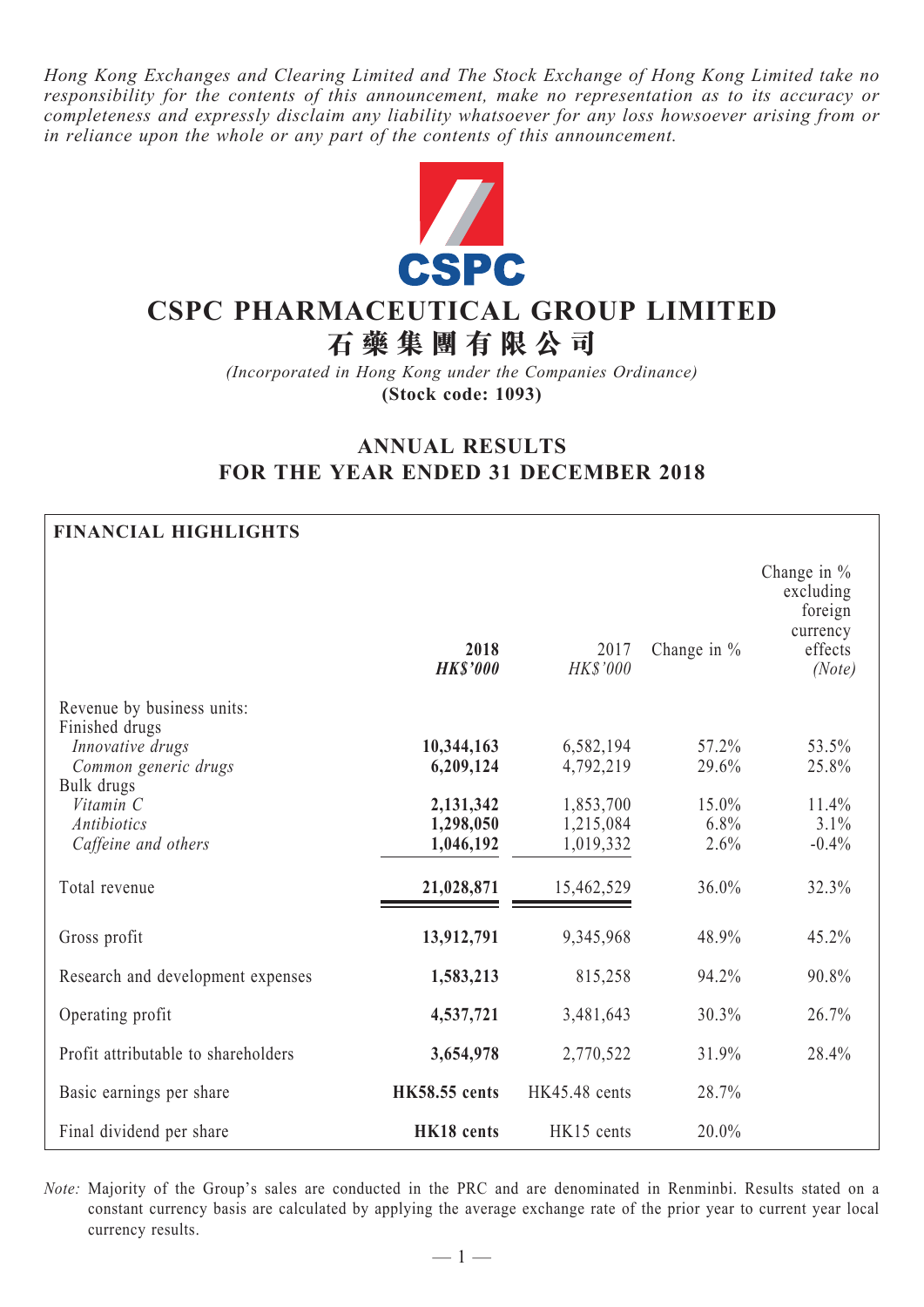### **Chairman's Statement**

#### **RESULTS**

For the year ended 31 December 2018, the Group achieved a revenue of HK\$21,029 million, representing a 36.0% growth (or a 32.3% growth on a constant currency basis) year-on-year; and profit attributable to shareholders of HK\$3,655 million, representing a 31.9% growth (or a 28.4% growth on a constant currency basis) year-on-year. Basic earnings per share amounted to HK58.55 cents (2017: HK45.48 cents).

#### **dividend**

The Board of Directors of the Company has recommended the payment of a final dividend of HK18 cents per share for the year ended 31 December 2018 (2017: HK15 cents per share). Subject to approval by the shareholders in the forthcoming annual general meeting of the Company, the proposed final dividend will be payable on 14 June 2019 to the shareholders of the Company whose names appear on the register of members of the Company on 6 June 2019.

#### **Industry Review And Outlook**

Year 2018 witnessed a continuous deepening of the healthcare system reform. In terms of toplevel design, the National Healthcare Security Administration and the National Medical Products Administration were set up to optimize the functions of different healthcare fields and improve supervision efficiency. A number of policies were promulgated to promote the quality and efficacy consistency evaluation of generic drugs, improve and supervise the control on public hospitals' expenditures and reform the medical insurance payment system. Such policies cover areas from drug research and development to production and from distribution to usage at end-user markets, having a significant impact on the pharmaceutical industry. The reforms of the pharmaceutical industry were also rapidly intensified with the establishment of the tiered medical system, the implementation of central procurement scheme in the "4+7" pilot cities and the formulation of adjuvant drug list.

In the area of promoting research and development of innovative drugs, the National Medical Products Administration has improved the approval process for drug registration and introduced policies such as the clinical trial data protection system, acceptance of overseas clinical trial data and the tacit system for clinical trial application. These reforms effectively shorten the clinical development time of innovative drugs, and at the same time accelerate the launch of imported drugs in the domestic market, which have the impact of encouraging domestic enterprises to invest more in the research and development of innovative drugs.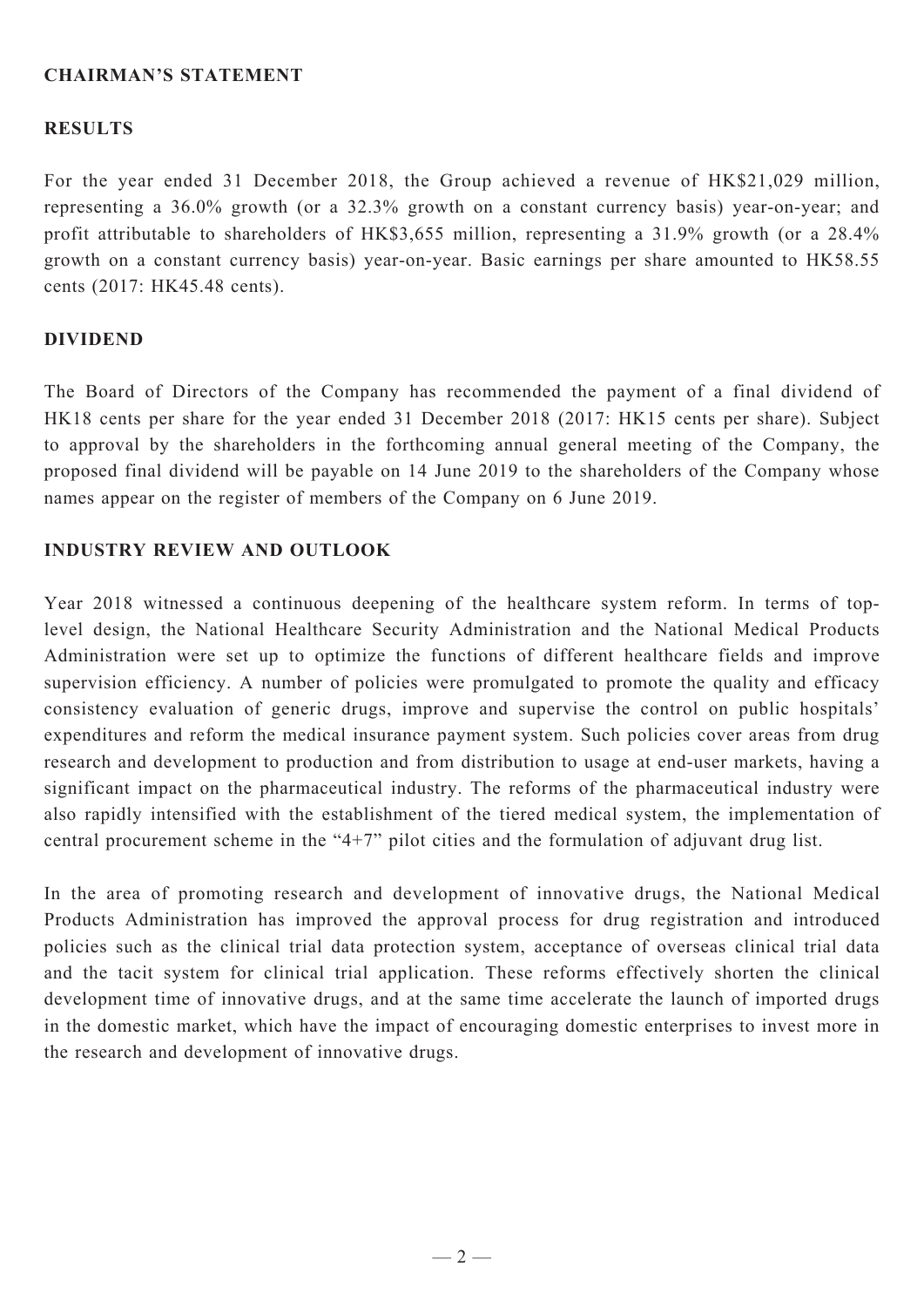In 2018, oncology drugs became the focus and the biggest driving force of the Chinese pharmaceutical market. During the year, various measures specific to oncology drugs were introduced, including the inclusion of 17 oncology drugs into the national reimbursement drug list through negotiations, the reduction of import tariffs to zero and the reduction of value-added tax to 3%. On the other hand, the improvement of the drug approval system has also accelerated the approval process, providing favourable conditions for the commercial launch of oncology drugs. As the overall incidence rate of cancer shows an upward trend, the demand for drugs for the diagnosis and treatment of cancers will also continue to grow. At the same time, the global rapid development of biologics and the breakthroughs in immunotherapy also provide strong support for the long-term growth of oncology drugs. It is expected that in the next decade, oncology drugs will still have great potential in China and overseas market.

# **Business Outlook**

#### **Finished Drug Business**

#### *Innovative Drugs*

With an improving environment for drug innovation in China, innovative drugs will embrace greater development opportunities. Leveraging its advantages, the Group will actively follow the adjustments in policies and capture the opportunities to expand the innovative drugs business. In terms of R&D, the Group will adhere to the strategy of innovation and internationalization. Internally, the Group will strengthen the R&D team, expedite the development progress of key drug candidates and speed up the initiation of R&D projects of new targets with market potential. Externally, the Group will look for potential acquisition targets to enrich the product pipelines and improve the mid-to-long term layout of innovative drugs through licensing or acquisition. With respect to marketing, increased efforts will be made to expand the professional product-dedicated marketing team and expand into the untapped markets and hospitals so as to leverage the benefits of medical reimbursement for key drug products such as "NBP" and "Jinyouli". For key new drugs such as "Keaili", more investments will be made in medical research to strengthen the clinical evidence and in professional academic-based promotion in order to enhance the recognition of the products by doctors. At the same time, close attention will be paid to policy changes in respect of national drug reimbursements and the status of provincial drug tenders, ensuring that the tender prices of key products are stable and manageable.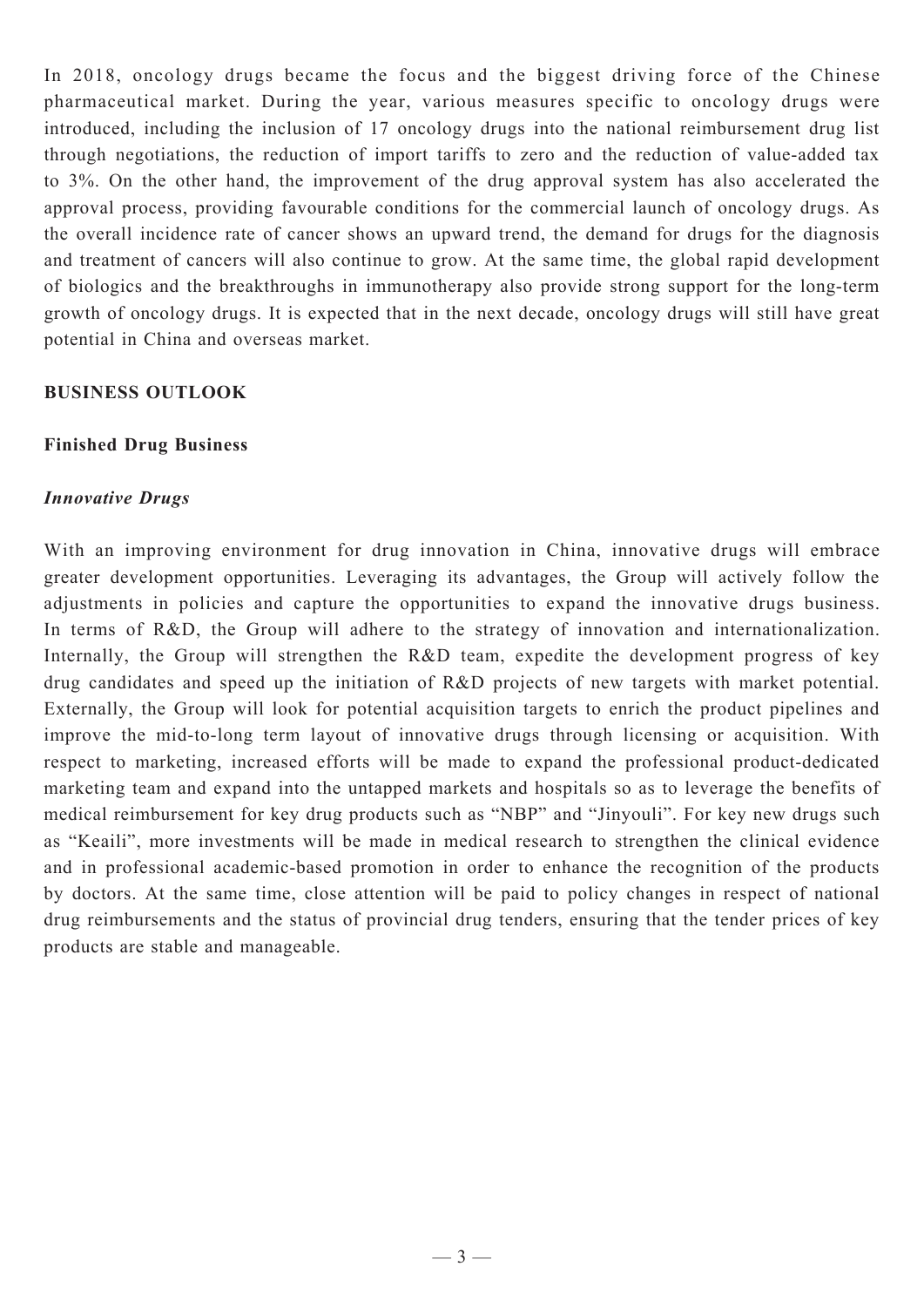#### *Common Generic Drugs*

With the establishment of the National Healthcare Security Administration and the introduction of policies such as the central procurement scheme in the "4+7" cities, the prices of certain generic drugs with quality and efficacy consistency evaluation passed have been significantly reduced, putting great pressure on the prospect of the entire common generic drug market. However, the improvement in drug quality and market acceptance in the overall generic drug market brought by the quality and efficacy consistency evaluation of domestic generic drugs is conducive to the enhancement of industry consolidation and competitiveness of Chinese pharmaceutical enterprises. For large pharmaceutical companies with integrated production, marketing and distribution, they will be in a better position to gain market opportunities given their advantages of having a wide variety of products, large operation scale, strong market penetration, good reputation, extensive market coverage and stable cost.

Facing the ever-changing policy environment, the Group will adhere to the corporate philosophy of "All for good medicine, All for mankind's health". The Group will leverage its brand name, channel structure, marketing model, as well as distribution and scale advantages to further develop the lowtier medical market. At the same time, the Group will also continue to enrich its common generic drug portfolio with new product types or preparations, introduce generics such as pediatric drugs that are in line with the national policy, nurture key products with higher growth potential and develop branded generic drugs in order to ensure the continuous stable growth of the common generic drug business.

# *Bulk Drug Business*

Both the vitamin C and caffeine businesses have achieved good performance in 2018. In 2019, the Group will continue to upgrade its technology, lower its cost and set up branches in Europe and US directly covering the end-user markets in order to maintain the leading position of the existing business in the global industry. The Group will also keep abreast of changes in the relevant policies and market conditions of the global bulk drug industry and take appropriate measures promptly.

2019 is a critical year for the development of China's pharmaceutical industry with challenges from policy reforms and changes in the business environment. I will continue to lead the management team to firmly implement the Group's development strategy and actively respond to various changes and challenges, striving to realize the Group's goal of attaining sustained and steady growth in return for the support from the shareholders.

> **CAI Dongchen** *Chairman*

Hong Kong, 18 March 2019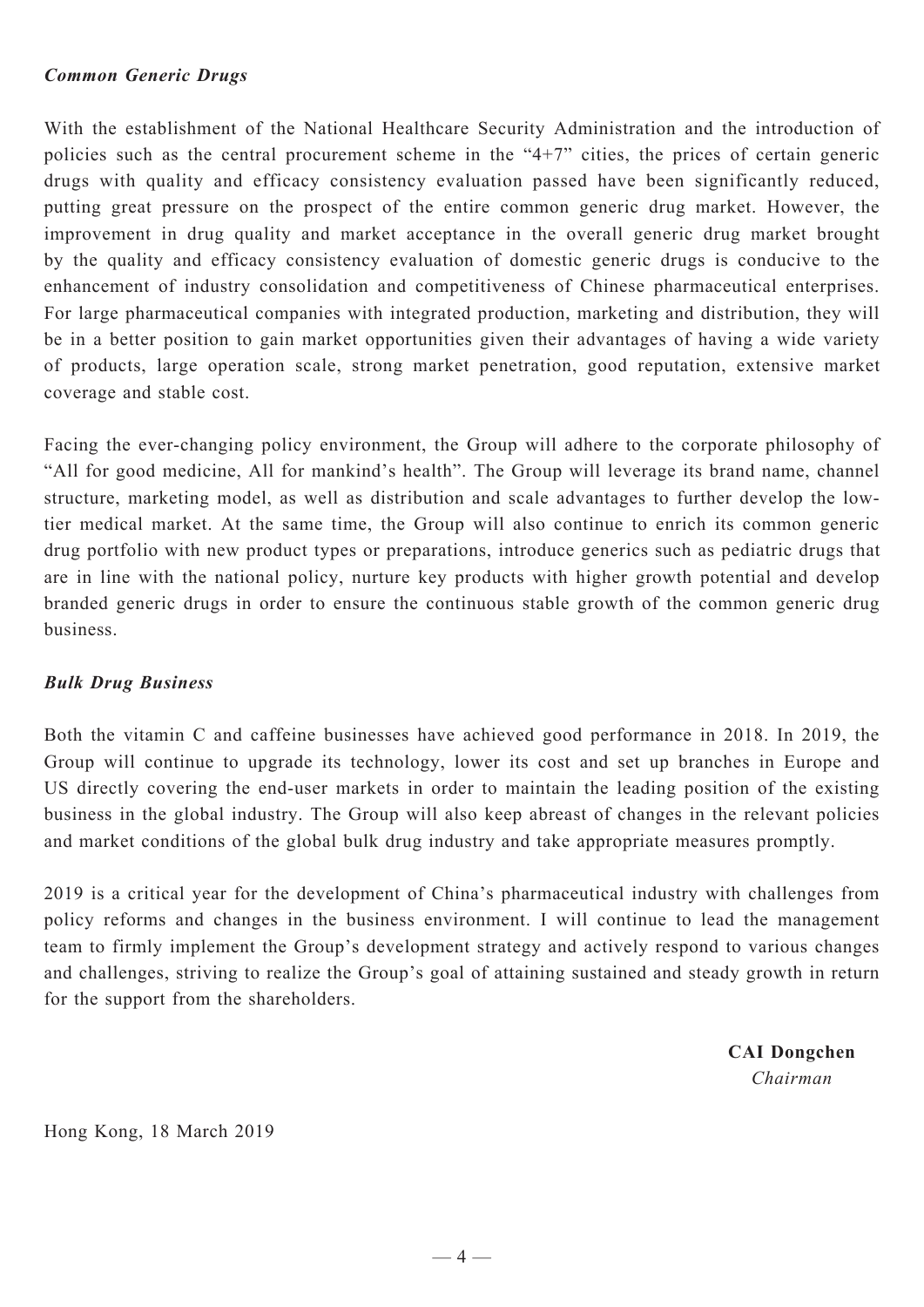### **RESULTS**

The Board of Directors of CSPC Pharmaceutical Group Limited (the "Company") is pleased to announce the audited consolidated results of the Company and its subsidiaries (the "Group") for the year ended 31 December 2018 as follows:

# **CONSOLIDATED STATEMENT OF profit or loss**

*For the year ended 31 December 2018*

|                                      |                | 2018            | 2017          |
|--------------------------------------|----------------|-----------------|---------------|
|                                      | <b>Notes</b>   | <b>HK\$'000</b> | HK\$'000      |
| Revenue                              | $\mathfrak{Z}$ | 21,028,871      | 15,462,529    |
| Cost of sales                        |                | (7, 116, 080)   | (6, 116, 561) |
| Gross profit                         |                | 13,912,791      | 9,345,968     |
| Other income                         |                | 165,897         | 119,681       |
| Other gains or losses                |                | 181,192         | (59, 505)     |
| Selling and distribution expenses    |                | (7,328,277)     | (4,374,637)   |
| Administrative expenses              |                | (779, 915)      | (641, 656)    |
| Research and development expenses    |                | (1, 583, 213)   | (815, 258)    |
| Other expenses                       |                | (30, 754)       | (92, 950)     |
| Operating profit                     |                | 4,537,721       | 3,481,643     |
| Finance costs                        |                | (87, 561)       | (26, 631)     |
| Share of results of joint ventures   |                | 51,449          | 10,277        |
| Profit before tax                    |                | 4,501,609       | 3,465,289     |
| Income tax expense                   | $\sqrt{2}$     | (872, 991)      | (685, 245)    |
| Profit for the year                  | $\overline{4}$ | 3,628,618       | 2,780,044     |
| Profit for the year attributable to: |                |                 |               |
| Owners of the Company                |                | 3,654,978       | 2,770,522     |
| Non-controlling interests            |                | (26, 360)       | 9,522         |
|                                      |                | 3,628,618       | 2,780,044     |
|                                      |                | <b>HK</b> cents | HK cents      |
| Earnings per share                   |                |                 |               |
| — Basic                              | 6              | 58.55           | 45.48         |
| - Diluted                            | 6              | N/A             | 45.48         |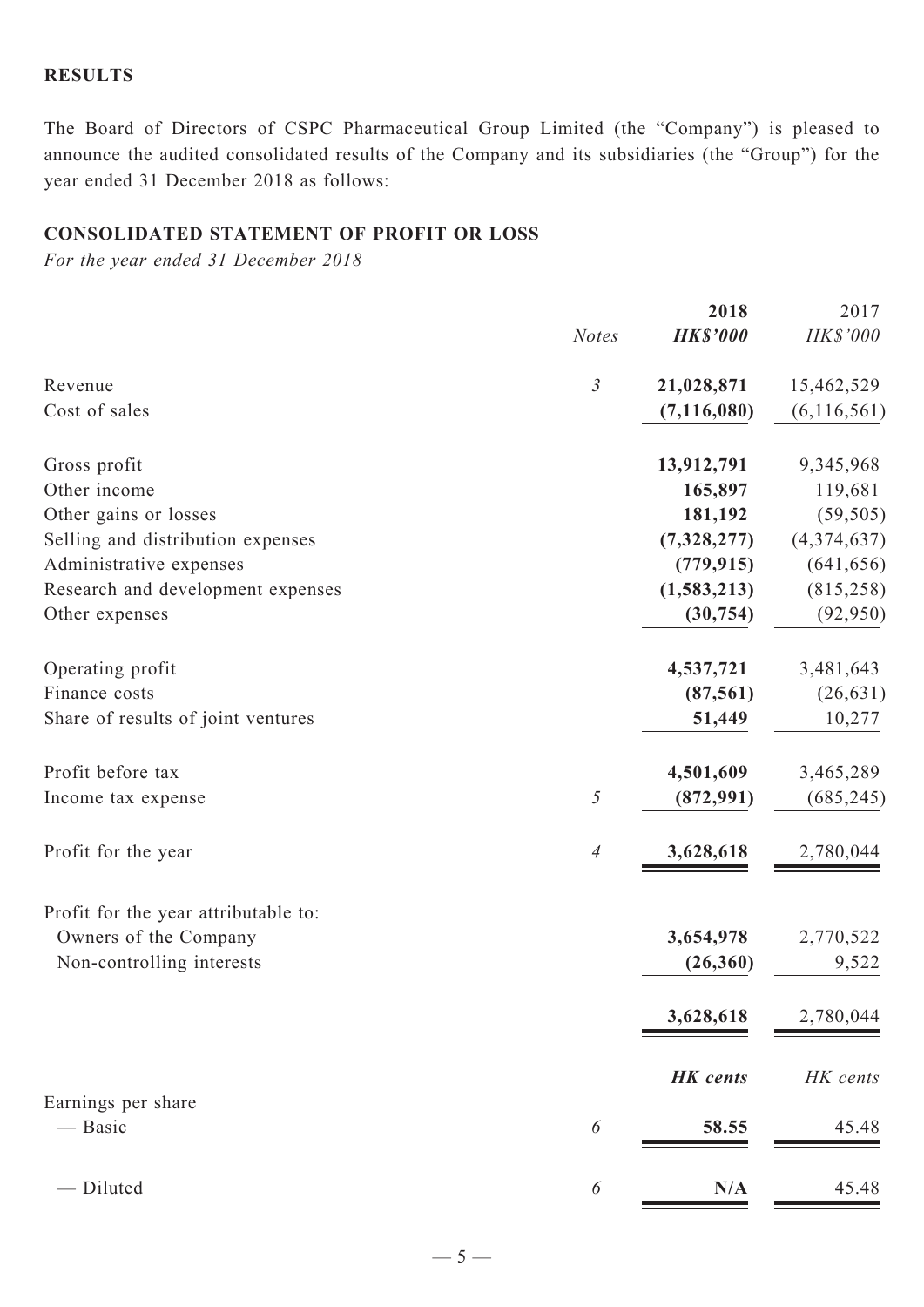# **CONSOLIDATED STATEMENT OF profit or loss and Other COMPREHENSIVE INCOME**

*For the year ended 31 December 2018*

|                                                               | 2018            | 2017      |
|---------------------------------------------------------------|-----------------|-----------|
|                                                               | <b>HK\$'000</b> | HK\$'000  |
| Profit for the year                                           | 3,628,618       | 2,780,044 |
| Other comprehensive (expense) income:                         |                 |           |
| Items that will not be reclassified to profit or loss:        |                 |           |
| Exchange differences arising on translation                   |                 |           |
| of financial statements to presentation currency              | (921, 870)      | 816,415   |
| Share of exchange differences of joint ventures arising on    |                 |           |
| translation of financial statements to presentation currency  | (5,611)         | 6,780     |
| Fair value gain on investments in financial assets measured   |                 |           |
| at fair value through other comprehensive income              | 45,028          |           |
| Item that may be reclassified subsequently to profit or loss: |                 |           |
| Fair value gain on the available-for-sale investments         |                 | 3,177     |
| Other comprehensive (expense) income for the year,            |                 |           |
| net of tax                                                    | (882, 453)      | 826,372   |
| Total comprehensive income for the year                       | 2,746,165       | 3,606,416 |
|                                                               |                 |           |
| Total comprehensive income for the year attributable to:      |                 |           |
| Owners of the Company                                         | 2,818,001       | 3,591,527 |
| Non-controlling interests                                     | (71, 836)       | 14,889    |
|                                                               | 2,746,165       | 3,606,416 |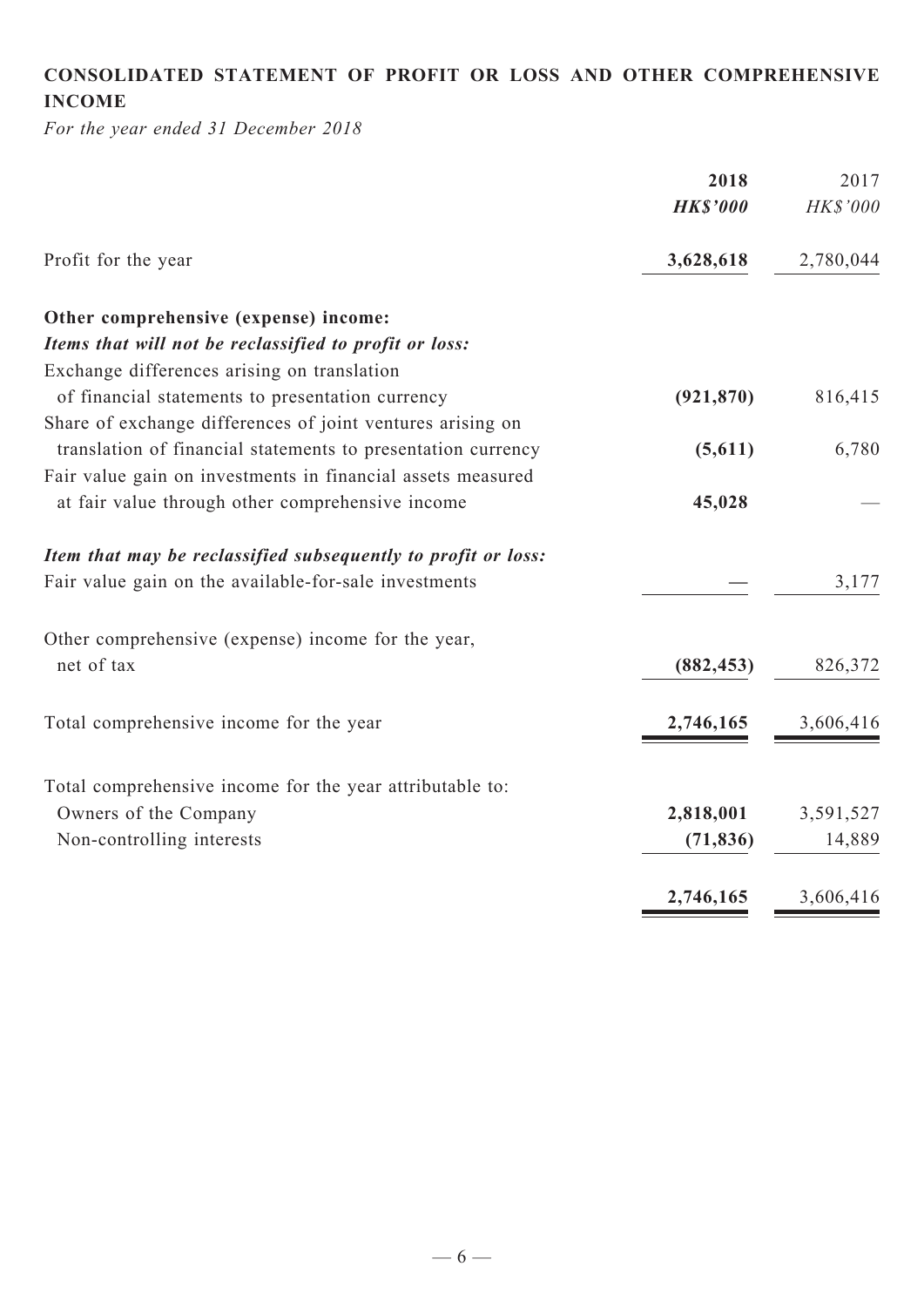# **CONSOLIDATED STATEMENT OF FINANCIAL POSITION**

*At 31 December 2018*

|                                                       |              | 2018            | 2017       |
|-------------------------------------------------------|--------------|-----------------|------------|
|                                                       | <b>Notes</b> | <b>HK\$'000</b> | HK\$'000   |
| <b>Non-current assets</b>                             |              |                 |            |
| Property, plant and equipment                         |              | 7,604,795       | 6,662,523  |
| Prepaid lease payments                                |              | 598,753         | 573,080    |
| Goodwill                                              |              | 159,946         | 121,736    |
| Other intangible assets                               |              | 917,030         | 103,176    |
| Interests in joint ventures                           |              | 143,500         | 109,978    |
| Financial assets measured at fair value through other |              |                 |            |
| comprehensive income/available-for-sale investments   |              | 763,935         | 316,742    |
| Deferred tax assets                                   |              | 21,530          | 20,721     |
| Deposits and prepayments                              | 9            | 373,863         |            |
| Bank deposits                                         |              | 113,636         |            |
|                                                       |              | 10,696,988      | 7,907,956  |
| <b>Current assets</b>                                 |              |                 |            |
| Inventories                                           |              | 3,460,589       | 2,900,781  |
| Trade receivables                                     | 8            | 2,346,506       | 1,850,409  |
| Deposits, prepayments and other receivables           | 9            | 546,690         | 483,870    |
| Bills receivables                                     | 10           | 1,473,141       | 1,477,001  |
| Trade receivables due from related companies          | 11           | 72,094          | 69,536     |
| Amounts due from joint ventures                       |              | 232,329         | 276,830    |
| Prepaid lease payments                                |              | 18,829          | 18,263     |
| Other financial assets                                |              | 503             | 732        |
| Structured bank deposits                              |              | 2,604,961       | 1,315,789  |
| Restricted bank deposits                              |              | 3,306           | 3,480      |
| Bank balances and cash                                |              | 4,926,833       | 5,238,033  |
|                                                       |              | 15,685,781      | 13,634,724 |
| <b>Current liabilities</b>                            |              |                 |            |
| Trade payables                                        | 12           | 1,840,177       | 1,485,365  |
| Other payables                                        | 13           | 3,318,480       | 3,028,018  |
| Contract liabilities                                  |              | 795,540         |            |
| Bills payables                                        | 14           | 1,880,079       | 59,809     |
| Trade payable due to a joint venture                  |              |                 | 9,319      |
| Amounts due to related companies                      |              | 32,301          | 43,419     |
| Contingent consideration payable                      |              | 14,063          |            |
| Tax liabilities                                       |              | 274,392         | 206,685    |
| <b>Borrowings</b>                                     |              | 80,215          | 927,282    |
|                                                       |              | 8,235,247       | 5,759,897  |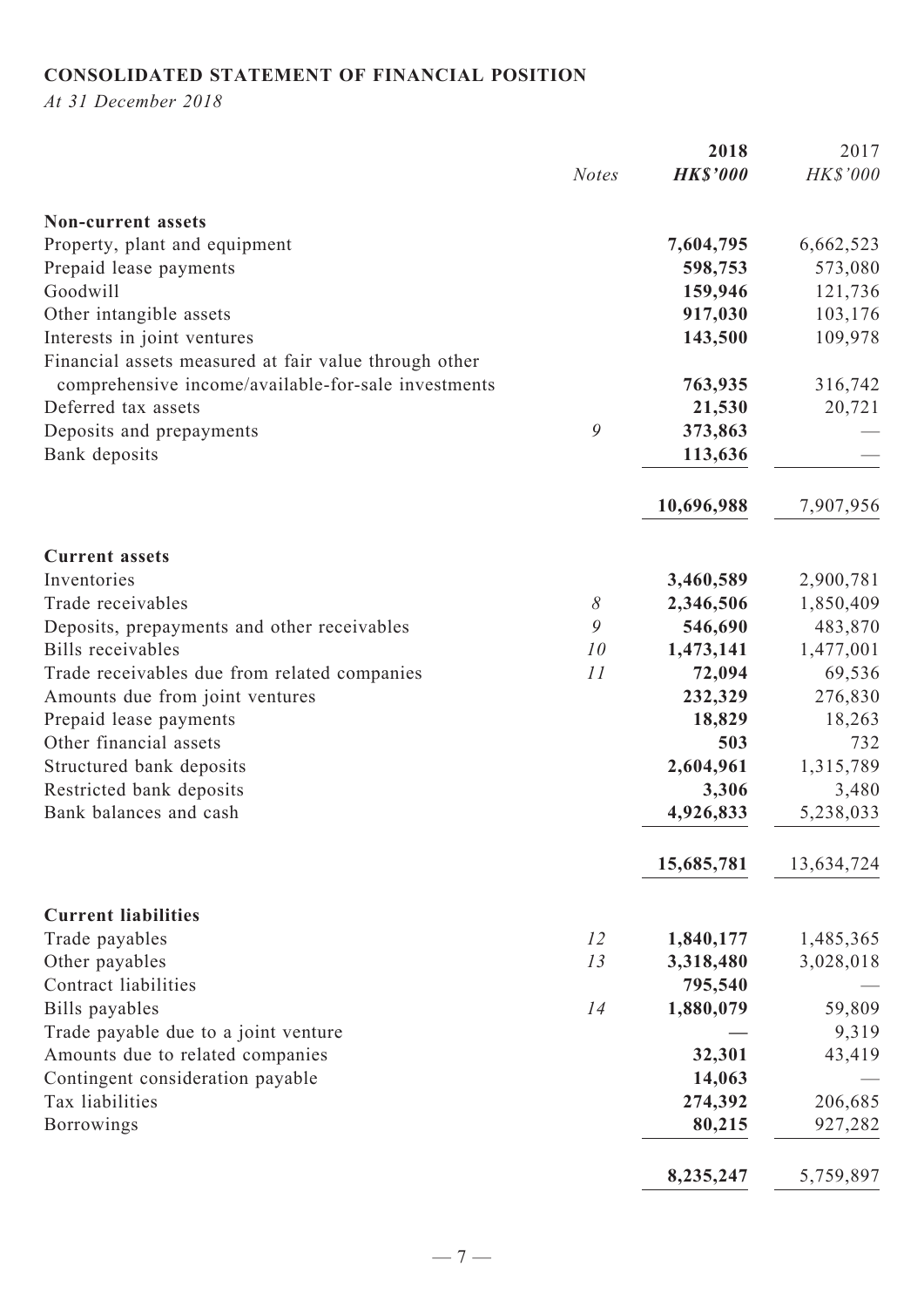|                                              |    | 2018<br><b>HK\$'000</b> | 2017<br>HK\$'000 |
|----------------------------------------------|----|-------------------------|------------------|
| Net current assets                           |    | 7,450,534               | 7,874,827        |
| <b>Total assets less current liabilities</b> |    | 18,147,522              | 15,782,783       |
| <b>Non-current liabilities</b>               |    |                         |                  |
| Other payables                               | 13 | 207,277                 | 183,976          |
| Contingent consideration payable             |    | 22,613                  |                  |
| Deferred tax liabilities                     |    | 270,360                 | 131,602          |
| <b>Borrowings</b>                            |    |                         | 59,809           |
|                                              |    | 500,250                 | 375,387          |
| <b>Net assets</b>                            |    | 17,647,272              | 15,407,396       |
| <b>Capital and reserves</b>                  |    |                         |                  |
| Share capital                                |    | 12,922,199              | 12,922,199       |
| Reserves                                     |    | 4,182,642               | 2,400,174        |
| Equity attributable to owners of the Company |    | 17,104,841              | 15,322,373       |
| Non-controlling interests                    |    | 542,431                 | 85,023           |
| <b>Total equity</b>                          |    | 17,647,272              | 15,407,396       |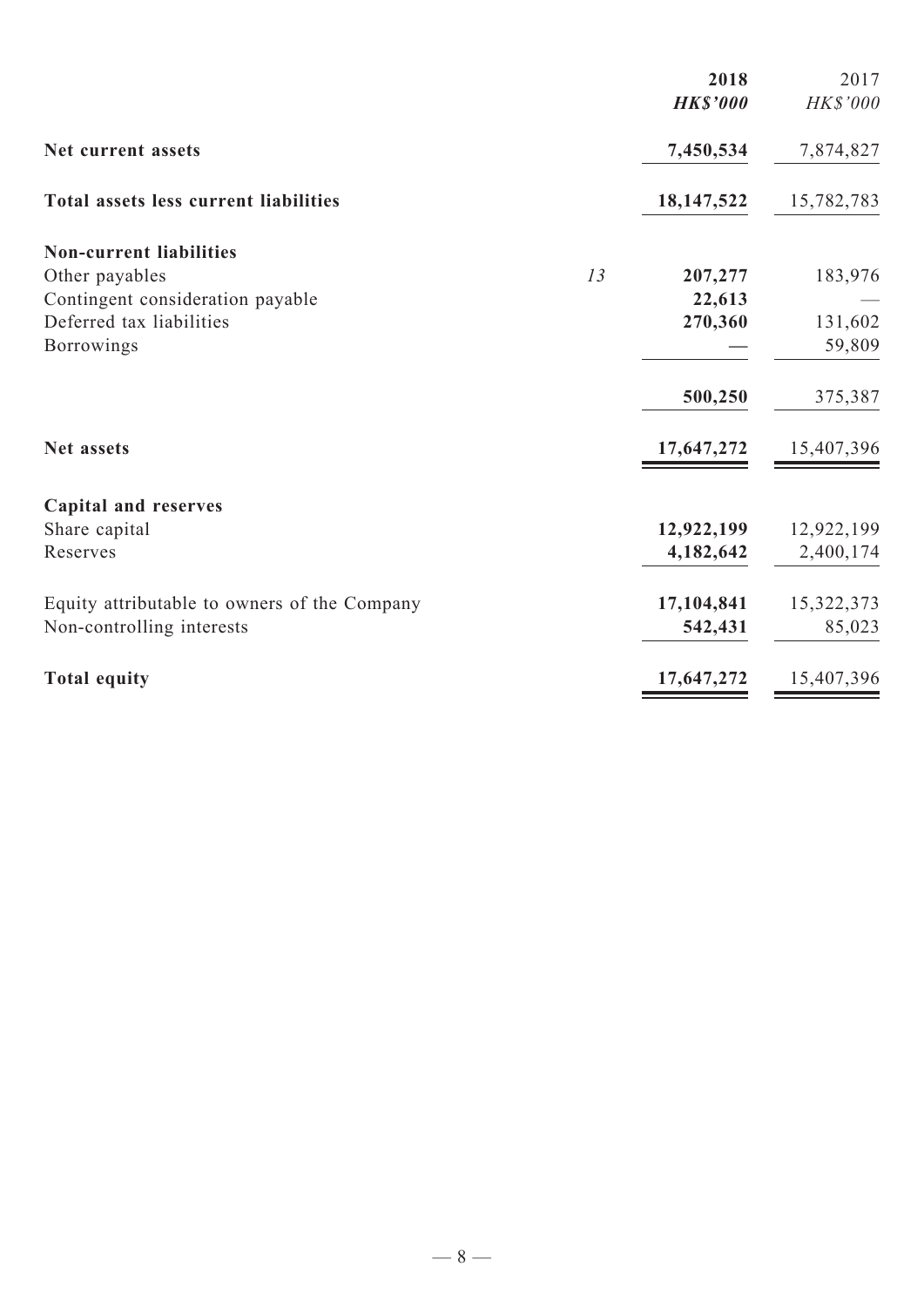#### **NOTES TO consolidated FINANCIAL STATEMENTS**

#### **1. Basis of Preparation**

The consolidated financial statements have been prepared in accordance with Hong Kong Financial Reporting Standards ("HKFRSs") issued by the Hong Kong Institute of Certified Public Accountants (the "HKICPA") and on the historical cost basis except for certain financial instruments that are measured at fair value at the end of the reporting period.

The financial information relating to the years ended 31 December 2018 and 2017 included in this preliminary announcement of annual results 2018 does not constitute the Company's statutory annual consolidated financial statements for those years but is derived from those financial statements. Further information relating to these statutory financial statements required to be disclosed in accordance with section 436 of the Hong Kong Companies Ordinance is as follows:

The Company has delivered the financial statements for the year ended 31 December 2017 to the Registrar of Companies as required by section 662(3) of, and Part 3 of Schedule 6 to, the Hong Kong Companies Ordinance and will deliver the financial statements for the year ended 31 December 2018 in due course.

The Company's auditor has reported on the financial statements of the Group for the years ended 31 December 2018 and 2017. The auditor's reports for both years were unqualified; did not include a reference to any matters to which the auditor drew attention by way of emphasis without qualifying its reports; and did not contain a statement under sections 406(2), 407(2) or (3) of the Hong Kong Companies Ordinance.

#### **2. Application of New and Amendments to HKFRSs**

#### *New and amendments to HKFRSs that are mandatorily effective for the current year*

The Group has applied the following new and amendments to HKFRSs issued by the HKICPA for the first time in the current year:

| HKFRS 9                                                                 | <b>Financial Instruments</b>                                               |
|-------------------------------------------------------------------------|----------------------------------------------------------------------------|
| HKFRS 15                                                                | Revenue from Contracts with Customers and the related Amendments           |
| $HK(IFRIC)$ — Int 22                                                    | Foreign Currency Transactions and Advance Consideration                    |
| Amendments to HKFRS 2                                                   | Classification and Measurement of Share-based Payment<br>Transactions      |
| Amendments to HKFRS 4                                                   | Applying HKFRS 9 Financial Instruments with HKFRS 4 Insurance<br>Contracts |
| Amendments to Hong Kong<br><b>Accounting Standards</b><br>$("HKAS")$ 28 | As part of the Annual Improvements to HKFRSs 2014 – 2016 Cycle             |
| Amendments to HKAS 40                                                   | Transfers of Investment Property                                           |

Except as described below, the application of the new and amendments to HKFRSs in the current year has had no material impact on the Group's financial performance and positions for the current and prior years and/or on the disclosures set out in these consolidated financial statements.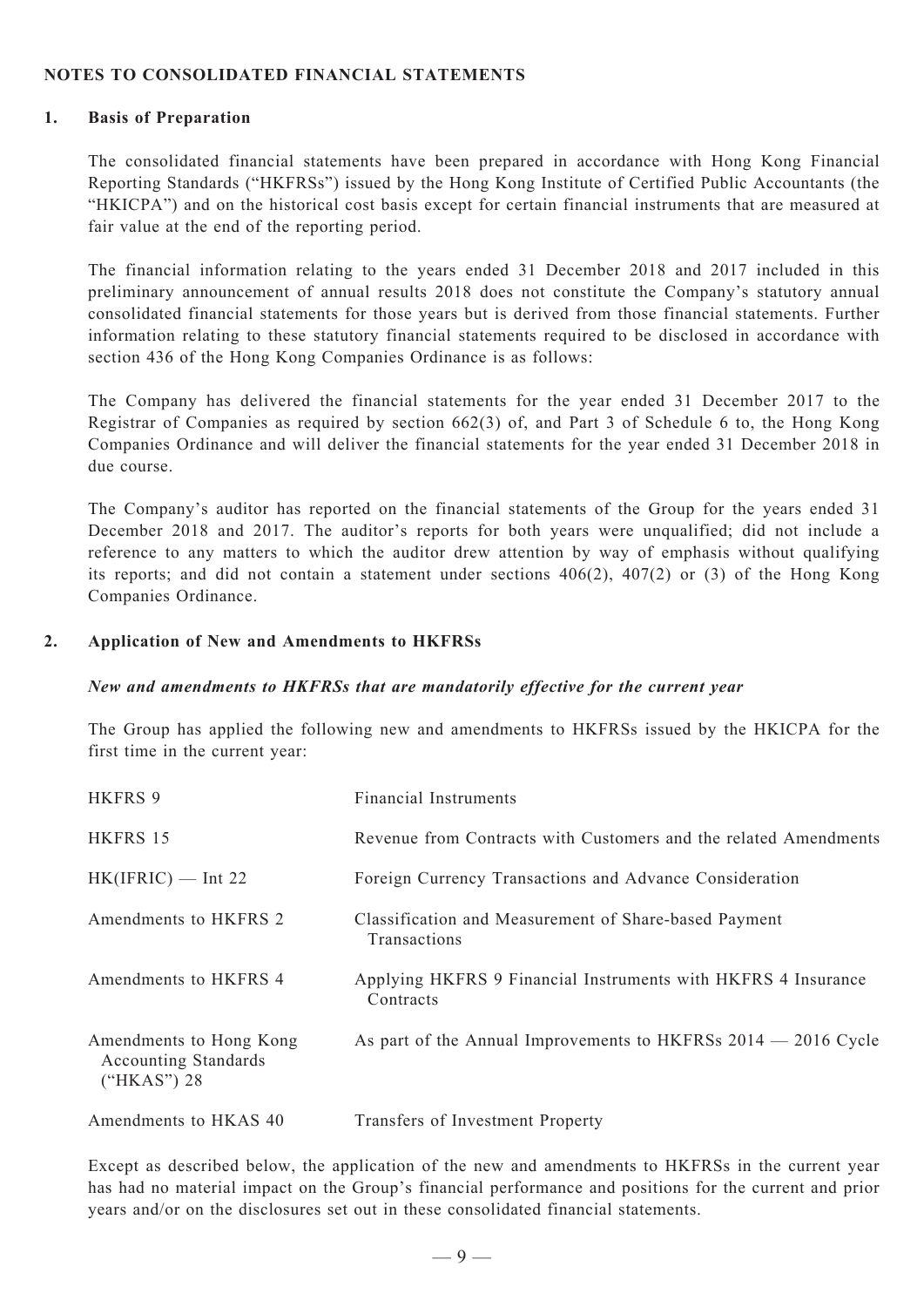#### **HKFRS 15 Revenue from Contracts with Customers**

The Group has applied HKFRS 15 for the first time in the current year. HKFRS 15 superseded HKAS 18 *Revenue*, HKAS 11 *Construction Contracts* and the related interpretations.

The Group has applied HKFRS 15 retrospectively with the cumulative effect of initially applying this Standard recognised at the date of initial application, 1 January 2018. Any difference at the date of initial application is recognised in the opening accumulated profits (or other components of equity, as appropriate) and comparative information has not been restated. Furthermore, in accordance with the transition provisions in HKFRS 15, the Group has elected to apply the Standard retrospectively only to contracts that are not completed at 1 January 2018 and has used the practical expedient for all contract modifications that occurred before the date of initial application, the aggregate effect of all of the modifications was reflected at the date of initial application. Accordingly, certain comparative information may not be comparable as comparative information was prepared under HKAS 18 *Revenue* and HKAS 11 *Construction Contracts* and the related interpretations.

The Group recognises revenue from the manufacture and sales of pharmaceutical products.

Information about the Group's performance obligations resulting from application of HKFRS 15 are disclosed in note 3.

*Summary of effects arising from initial application of HKFRS 15*

As at 31 December 2017, advance payments from customers included in other payables of HK\$664,435,000 were disclosed as contract liabilities on the consolidated statement of financial position on 1 January 2018.

As at 31 December 2018, contract liabilities of HK\$795,540,000, representing advance payment from customers would have been included in other payables without application of HKFRS 15.

Except as described above, the application of HKFRS 15 has had no material impact on the amounts reported set out in these consolidated financial statements.

#### **HKFRS 9 Financial Instruments**

In the current year, the Group has applied HKFRS 9 *Financial Instruments* and the related consequential amendments to other HKFRSs. HKFRS 9 introduces new requirements for 1) the classification and measurement of financial assets and financial liabilities, 2) expected credit losses ("ECL") for financial assets and 3) general hedge accounting.

The Group has applied HKFRS 9 in accordance with the transition provisions set out in HKFRS 9, i.e. applied the classification and measurement requirements (including impairment under ECL model) retrospectively to instruments that have not been derecognised as at 1 January 2018 (date of initial application) and has not applied the requirements to instruments that have already been derecognised as at 1 January 2018. The difference between carrying amounts as at 31 December 2017 and the carrying amounts as at 1 January 2018 are recognised in the opening accumulated profits and other components of equity, without restating comparative information.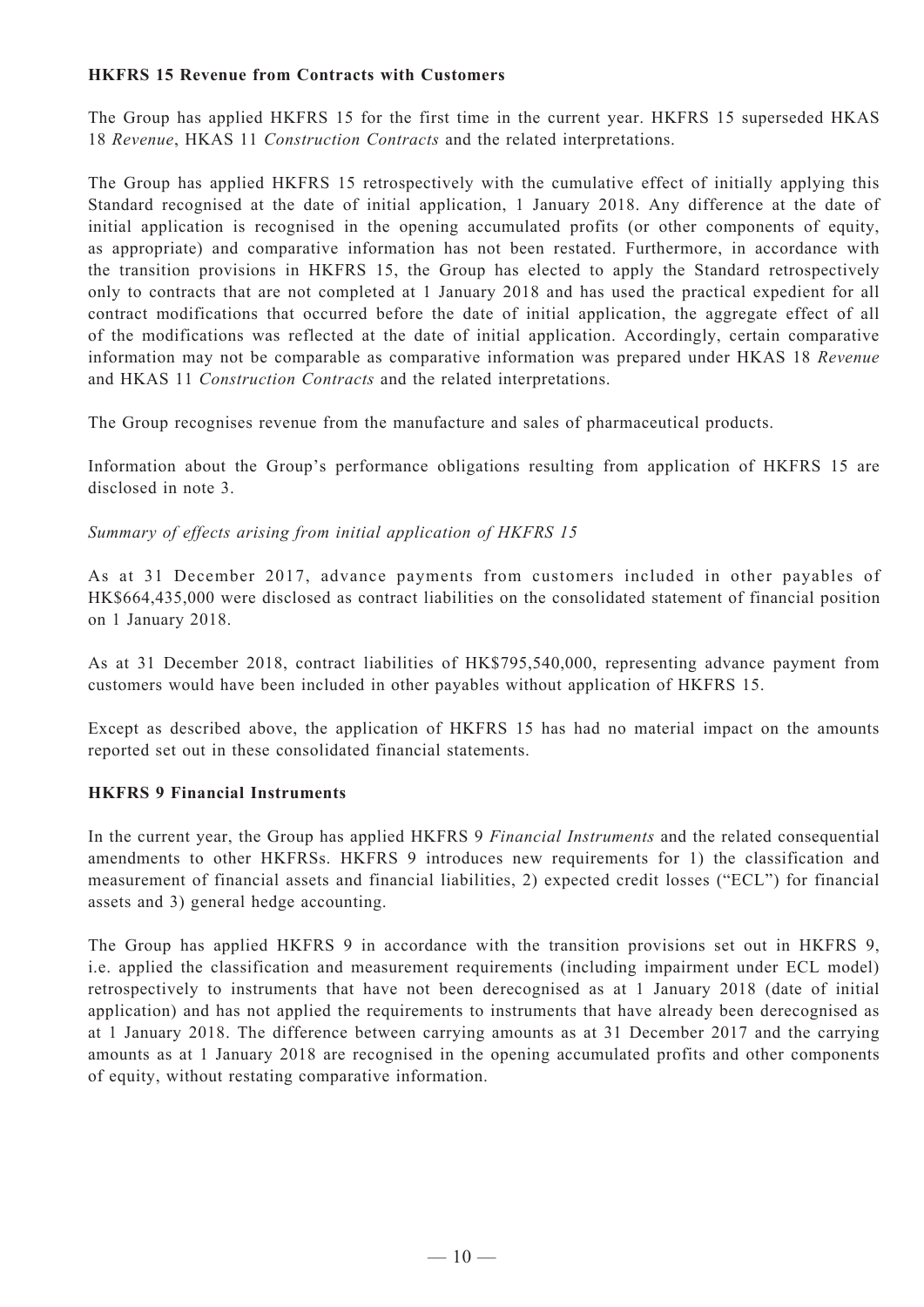Accordingly, certain comparative information may not be comparable as comparative information was prepared under HKAS 39 *Financial Instruments: Recognition and Measurement.*

*Summary of effects arising from initial application of HKFRS 9*

#### Available-for-sale investments

The Group elected to present in other comprehensive income ("OCI") for the fair value changes of all its equity investments previously classified as available-for-sale ("AFS") investments. These investments are not held for trading and not expected to be sold in the foreseeable future. At the date of initial application of HKFRS 9, HK\$316,742,000 were reclassified from available-for-sale investments to financial assets at fair value through OCI, of which HK\$255,476,000 related to unquoted equity investments previously measured at cost less impairment under HKAS 39. The fair value gains of HK\$3,177,000 relating to those investments previously carried at fair value continued to accumulate in investments revaluation reserve.

#### Impairment under ECL model

The Group applies the HKFRS 9 simplified approach to measure ECL which uses a lifetime ECL for all trade receivables and trade receivables due from related companies. Except for those which had been determined as credit impaired under HKAS 39, trade receivables with outstanding significant balances have been assessed individually, the remaining balances are grouped based on common credit risk characteristics and past due analysis.

Except for those which had been determined as credit impaired under HKAS 39, ECL for other financial assets at amortised cost, including bank deposits, trade and other receivables, bills receivables, trade receivables due from related companies, amounts due from joint ventures, restricted bank deposits and bank balances and cash, are assessed on 12-month ECL ("12m ECL") basis as there had been no significant increase in credit risk since initial recognition.

As at 1 January 2018, the directors of the Company (the "Directors") reviewed and assessed the Group's existing financial assets for impairment using reasonable and supportable information that is available without undue cost or effort in accordance with the requirements of HKFRS 9. No additional credit loss allowance has been recognised against accumulated profits as the amount involved is insignificant.

Except as described above, the application of HKFRS 9 has had no material impact on the amounts reported set out in these consolidated financial statements.

#### **3. Revenue and Segment Information**

|               | 2018<br><b>HK\$'000</b> | 2017<br>HK\$'000 |
|---------------|-------------------------|------------------|
| Sale of goods | 21,028,871              | 15,462,529       |

Information reported to the board of directors, being the chief operating decision maker ("CODM"), for the purposes of resources allocation and assessment of segment performance focuses on types of goods delivered.

The Group's reportable segments under HKFRS 8 *Operating Segments* are as follows:

- (a) Finished drugs
- (b) Vitamin C (bulk drugs)
- (c) Antibiotics (bulk drugs)
- (d) Caffeine (bulk drugs) and others

All reportable and operating segments are engaged in the manufacture and sales of pharmaceutical products.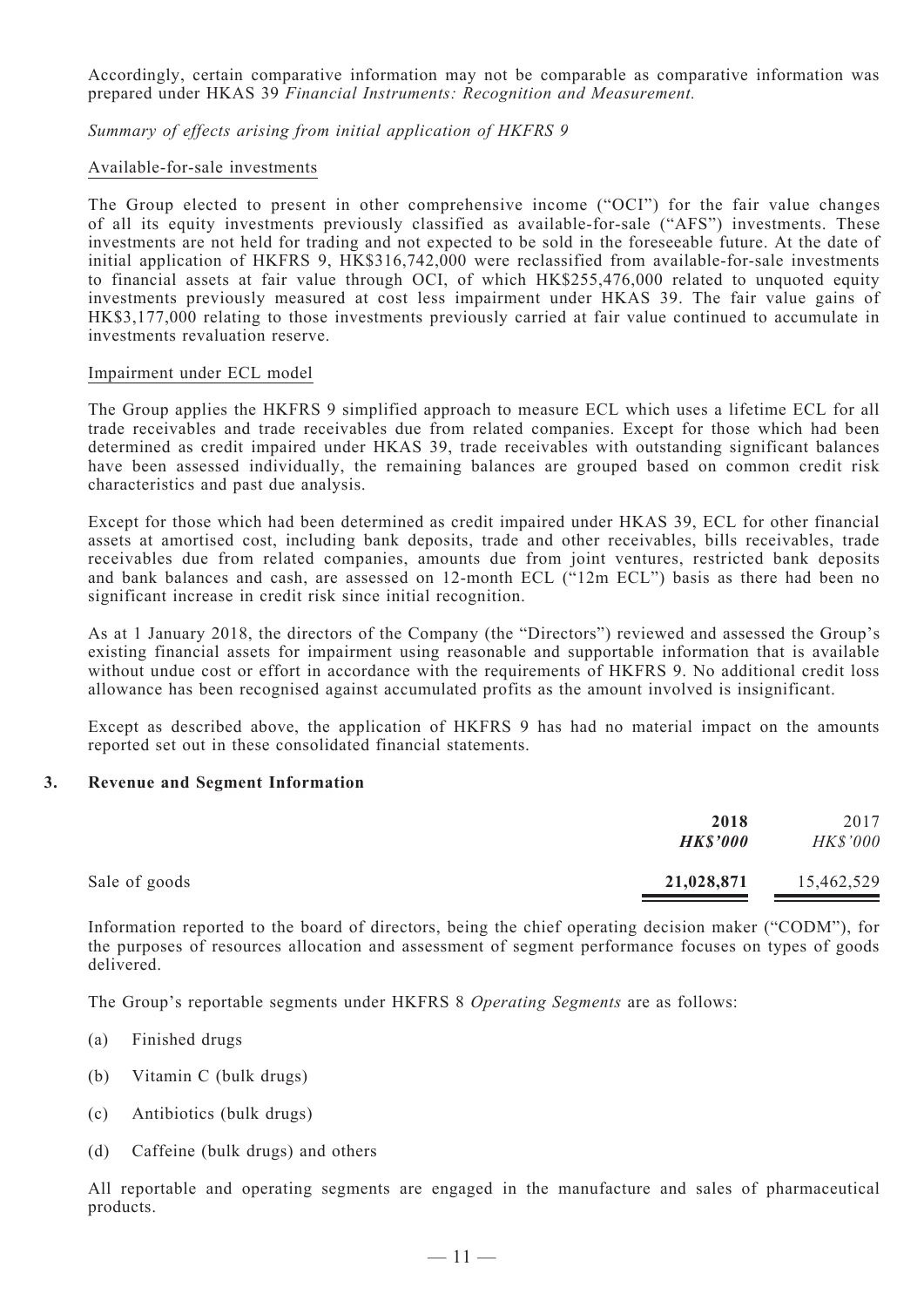Revenue is recognised when control of the goods has transferred, being when the goods have been shipped to the customer's specific location. Following delivery, the customer bears the risks of obsolescence and loss in relation to the goods. The normal credit term is 90 days upon delivery.

The transaction price received by the Group is recognised as a contract liability until the goods have been delivered to the customer.

#### *Segment revenues and results*

The following is an analysis of the Group's revenue and results by operating and reportable segments.

#### *For the year ended 31 December 2018:*

|                                                                         | Finished<br>drugs<br><b>HK\$'000</b> | Vitamin C<br><b>HK\$'000</b> | <b>Antibiotics</b><br><b>HK\$'000</b> | Caffeine<br>and others<br><b>HK\$'000</b> | Segment<br>total<br><b>HK\$'000</b> | <b>Eliminations</b><br><b>HK\$'000</b> | Consolidated<br><b>HK\$'000</b>  |
|-------------------------------------------------------------------------|--------------------------------------|------------------------------|---------------------------------------|-------------------------------------------|-------------------------------------|----------------------------------------|----------------------------------|
| <b>SEGMENT REVENUE</b><br>External sales<br>Inter-segment sales         | 16,553,287                           | 2,131,342<br>60,954          | 1,298,050<br>107,167                  | 1,046,192<br>7,653                        | 21,028,871<br>175,774               | (175, 774)                             | 21,028,871                       |
| <b>TOTAL REVENUE</b>                                                    | 16,553,287                           | 2,192,296                    | 1,405,217                             | 1,053,845                                 | 21,204,645                          | (175, 774)                             | 21,028,871                       |
| <b>SEGMENT PROFIT</b>                                                   | 3,469,298                            | 812,528                      | 41,341                                | 183,747                                   | 4,506,914                           |                                        | 4,506,914                        |
| Unallocated income<br>Unallocated expenses                              |                                      |                              |                                       |                                           |                                     |                                        | 232,455<br>(201, 648)            |
| Operating profit<br>Finance costs<br>Share of results of joint ventures |                                      |                              |                                       |                                           |                                     |                                        | 4,537,721<br>(87, 561)<br>51,449 |
| $\mathbf{r}$ $\alpha$ , $\alpha$                                        |                                      |                              |                                       |                                           |                                     |                                        | $1 - 2 - 2 - 2$                  |

Profit before tax **4,501,609**

*For the year ended 31 December 2017:*

|                                                                         | Finished<br>drugs<br>HK\$'000 | Vitamin C<br>HK\$'000 | Antibiotics<br>HK\$'000 | Caffeine<br>and others<br>HK\$'000 | Segment<br>total<br>HK\$'000 | Eliminations<br>HK\$'000 | Consolidated<br>HK\$'000         |
|-------------------------------------------------------------------------|-------------------------------|-----------------------|-------------------------|------------------------------------|------------------------------|--------------------------|----------------------------------|
| <b>SEGMENT REVENUE</b><br>External sales<br>Inter-segment sales         | 11,374,413                    | 1,853,700<br>39,624   | 1,215,084<br>93,437     | 1,019,332<br>8,060                 | 15,462,529<br>141,121        | (141, 121)               | 15,462,529                       |
| <b>TOTAL REVENUE</b>                                                    | 11,374,413                    | 1,893,324             | 1,308,521               | 1,027,392                          | 15,603,650                   | (141, 121)               | 15,462,529                       |
| <b>SEGMENT PROFIT</b>                                                   | 2,724,406                     | 614,164               | 45,336                  | 200,109                            | 3,584,015                    |                          | 3,584,015                        |
| Unallocated income<br>Unallocated expenses                              |                               |                       |                         |                                    |                              |                          | 25,148<br>(127, 520)             |
| Operating profit<br>Finance costs<br>Share of results of joint ventures |                               |                       |                         |                                    |                              |                          | 3,481,643<br>(26, 631)<br>10,277 |
| Profit before tax                                                       |                               |                       |                         |                                    |                              |                          | 3,465,289                        |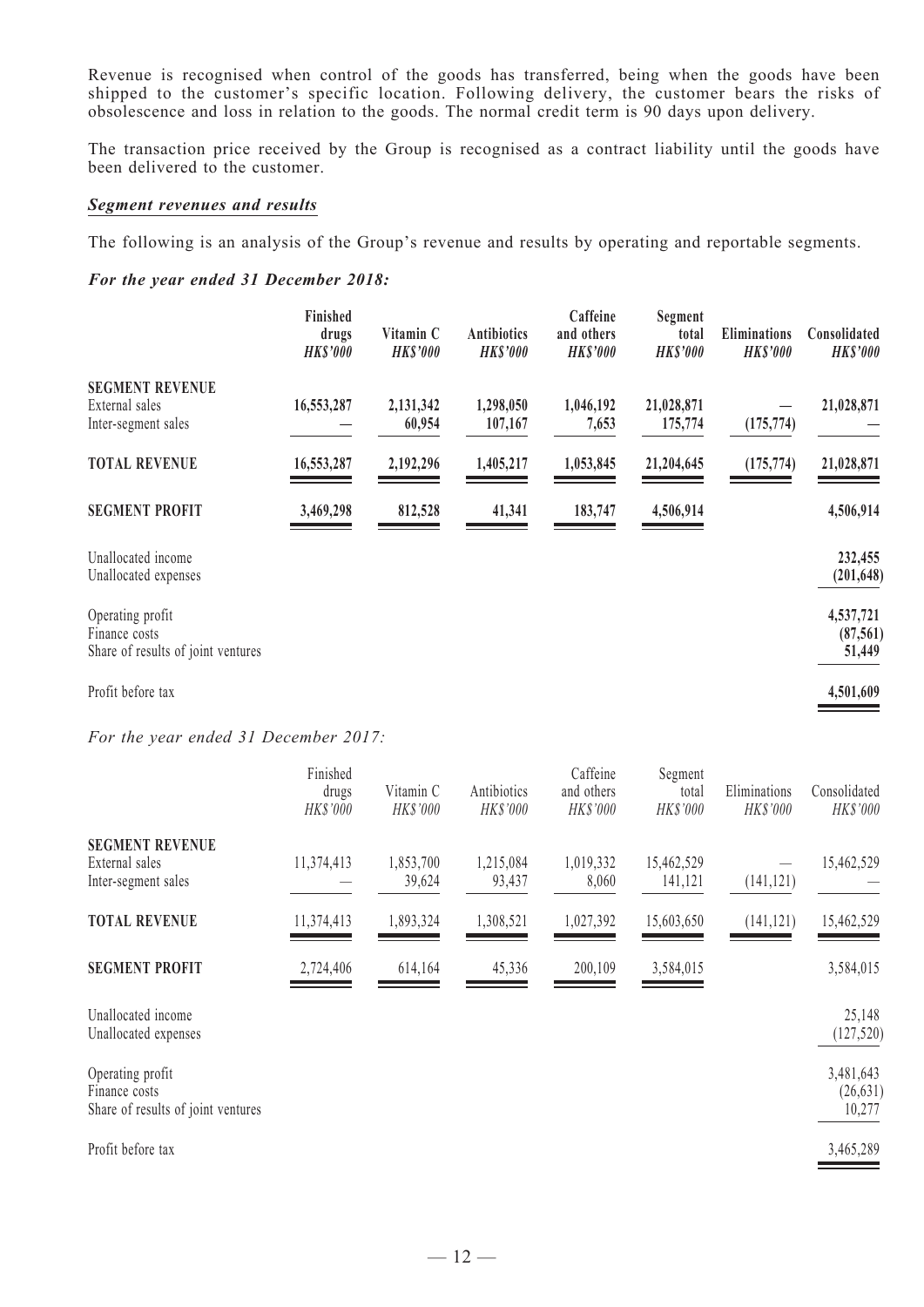Segment profit represents the profit earned by each segment without allocation of interest income, fair value changes on structured bank deposits, finance costs, net foreign exchange (gain) loss of the Company, central administrative expenses and share of results of joint ventures. This is the measure reported to the CODM for the purposes of resources allocation and performance assessment.

Inter-segment sales are charged at prevailing market rates.

The CODM makes decisions according to operating results of each segment. No analysis of segment asset and segment liability is presented as the CODM does not regularly review such information for the purposes of resources allocation and performance assessment.

#### *Geographical information*

Information about the Group's revenue is presented based on geographical location of customers:

|                                                                  | 2018<br><b>HK\$'000</b> | 2017<br>HK\$'000 |
|------------------------------------------------------------------|-------------------------|------------------|
| The People's Republic of China (the "PRC") (country of domicile) | 17,410,876              | 12,340,123       |
| Other Asian regions                                              | 1,512,012               | 1,264,272        |
| Americas                                                         | 933,673                 | 851,288          |
| Europe                                                           | 973,819                 | 862,902          |
| Others                                                           | 198,491                 | 143,944          |
|                                                                  | 21,028,871              | 15,462,529       |

The Group's operations are substantially based in the PRC and significantly all non-current assets of the Group are located in the PRC. Therefore, no further analysis of geographical information is presented.

None of the Group's customers contributed over 10% of the total revenue of the Group for both years.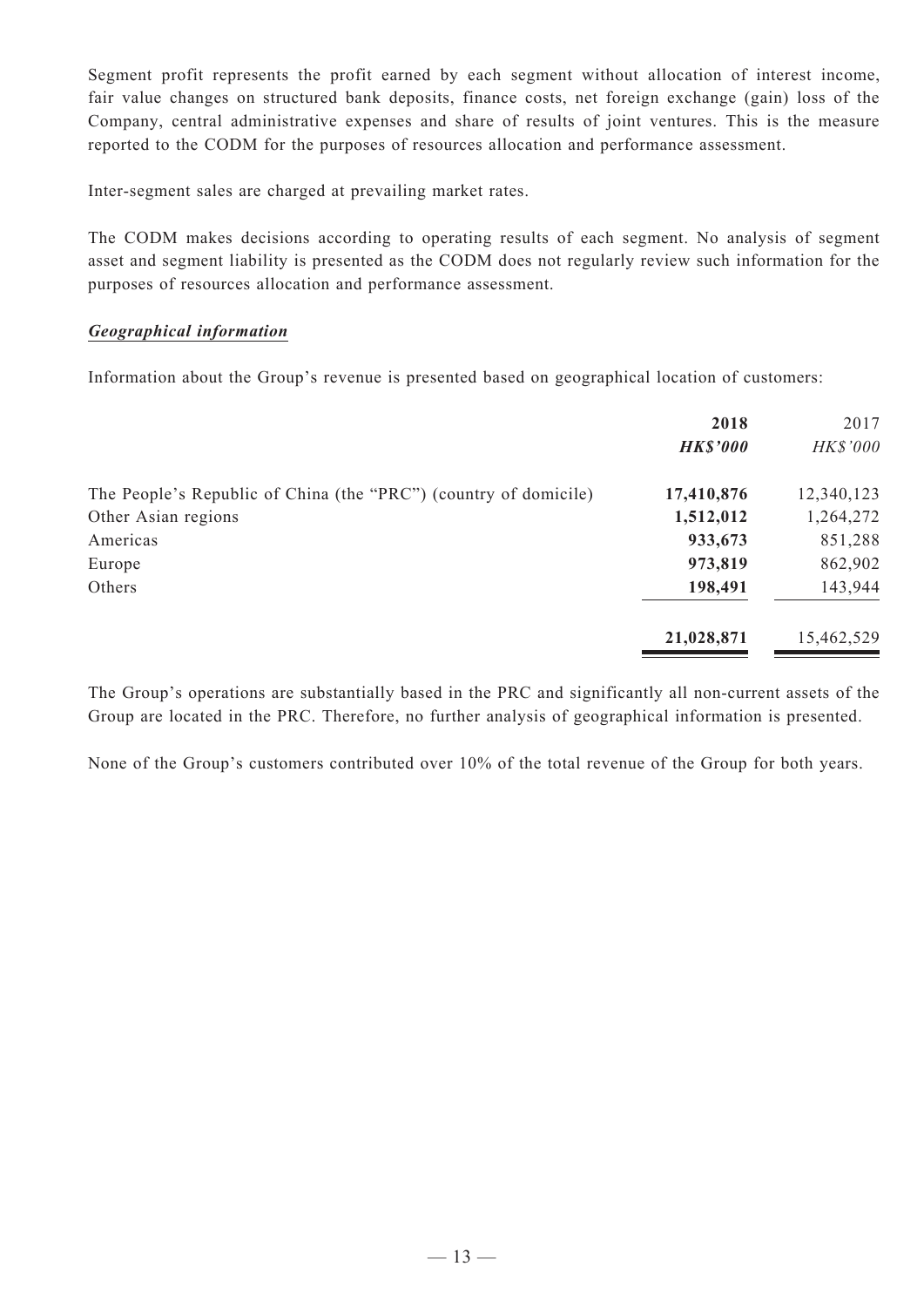|                                                                      | 2018<br><b>HK\$'000</b> | 2017<br>HK\$'000 |
|----------------------------------------------------------------------|-------------------------|------------------|
| Profit for the year has been arrived at after charging (crediting):  |                         |                  |
| Staff costs, including directors' and chief executive's remuneration |                         |                  |
| - Salaries, wages and other benefits                                 | 1,450,537               | 1,015,460        |
| - Contributions to retirement benefit schemes                        | 150,384                 | 109,183          |
| Total staff costs                                                    | 1,600,921               | 1,124,643        |
| Amortisation of other intangible assets                              | 23,741                  | 86,186           |
| Amortisation of prepaid lease payments                               | 18,623                  | 17,483           |
| Depreciation of property, plant and equipment                        | 703,721                 | 612,856          |
| Total depreciation and amortisation                                  | 746,085                 | 716,525          |
| Auditor's remuneration                                               | 4,060                   | 3,640            |
| Fair value changes on structured bank deposits (included in other    |                         |                  |
| gains or losses)                                                     | (131, 788)              |                  |
| Government grant income                                              | (34,080)                | (34, 353)        |
| Interest income                                                      | (62, 471)               | (25, 148)        |
| Loss on disposal of property, plant and equipment (included in other |                         |                  |
| gains or losses)                                                     | 18,993                  | 19,947           |
| Minimum lease payments paid under operating leases                   | 41,433                  | 38,543           |
| Net foreign exchange (gain) loss (included in other gains or losses) | (69, 449)               | 36,938           |

*Note:* Cost of inventories recognised as an expense approximated cost of sales as shown in the consolidated statement of profit or loss and other comprehensive income for the years ended 31 December 2018 and 2017.

# **5. Income Tax Expense**

|                                                                 | 2018            | 2017     |
|-----------------------------------------------------------------|-----------------|----------|
|                                                                 | <b>HK\$'000</b> | HK\$'000 |
| Current taxation                                                |                 |          |
| - PRC Enterprise Income Tax                                     | 747,684         | 546,780  |
| - PRC withholding tax on dividends distributed by subsidiaries  | 86,205          | 59,950   |
| — United States of America ("USA") Federal and State income tax | 10,630          | 14,989   |
|                                                                 | 844,519         | 621,719  |
| Deferred taxation                                               | 28,472          | 63,526   |
|                                                                 | 872,991         | 685,245  |

The calculation of Hong Kong Profits Tax for the Company and its subsidiaries incorporated in Hong Kong is based on the prevailing tax rates in Hong Kong. No Hong Kong Profits Tax has been recognised as the Company and its subsidiaries incorporated in Hong Kong had no assessable profits for both years.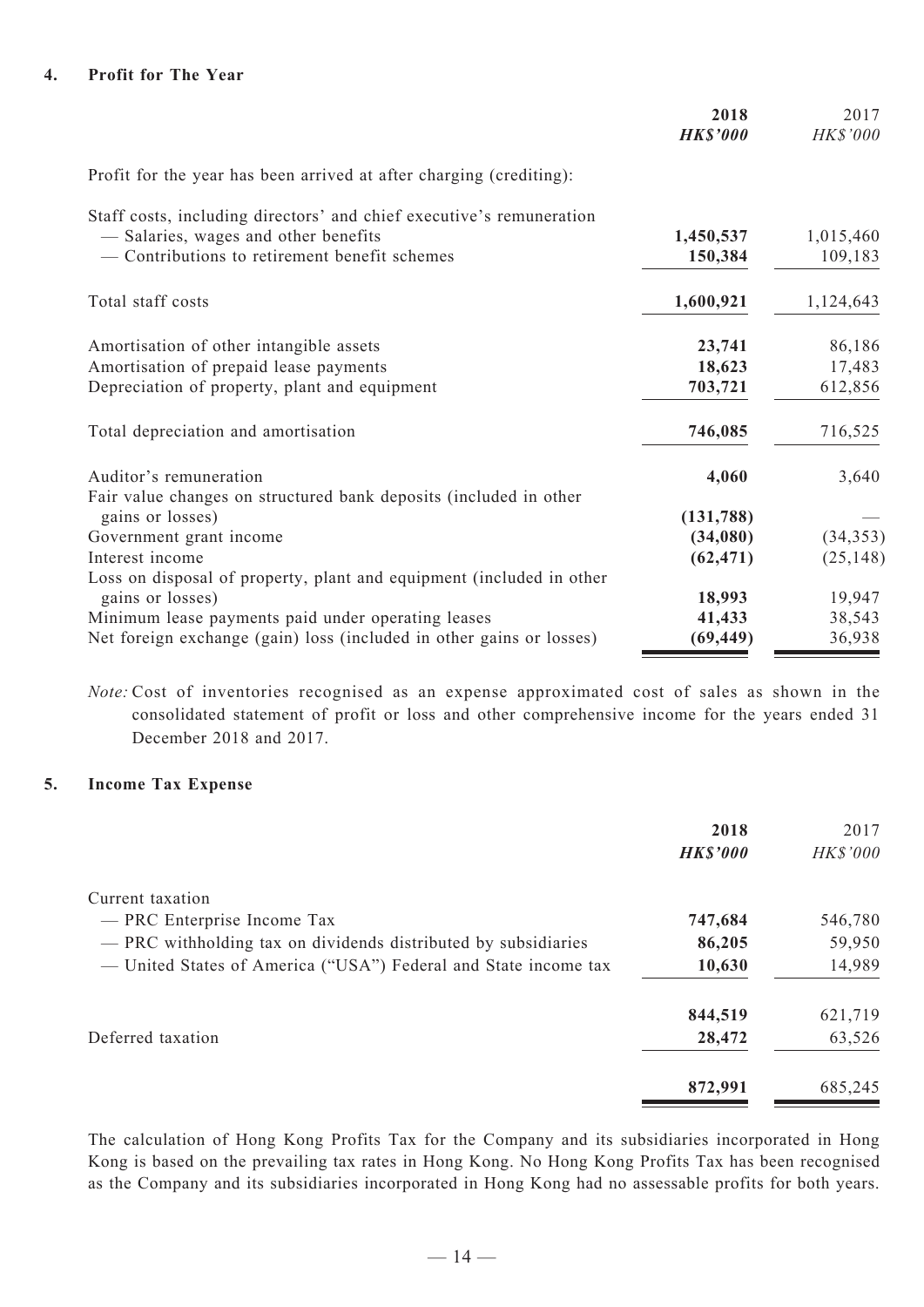The basic tax rate of the Company's PRC subsidiaries is 25% under the law of the PRC on Enterprise Income Tax (the "EIT Law") and implementation regulations of the EIT law. Certain subsidiaries of the Company are qualified as advanced technology enterprises and have obtained approvals from the relevant tax authorities for the applicable tax rate reduced to 15% for a period of 3 years up to 2020.

The calculation of USA Federal and State income tax is based on the prevailing tax rates in the USA.

#### **6. Earnings Per Share**

The calculation of the basic and diluted earnings per share attributable to the owners of the Company is based on the following data:

|                                                                                             | 2018<br><b>HK\$'000</b> | 2017<br>HK\$'000 |
|---------------------------------------------------------------------------------------------|-------------------------|------------------|
| Earnings                                                                                    |                         |                  |
| Earnings for the purpose of basic and diluted earnings per share                            | 3,654,978               | 2,770,522        |
|                                                                                             | 2018<br>'000            | 2017<br>'000     |
| Number of shares                                                                            |                         |                  |
| Weighted average number of ordinary shares<br>for the purpose of basic earnings per share   | 6,242,083               | 6,091,481        |
| Effect of dilutive potential ordinary shares:<br>Share options granted by the Company       | N/A                     | 224              |
| Weighted average number of ordinary shares<br>for the purpose of diluted earnings per share | N/A                     | 6,091,705        |

No diluted earnings per share is presented for the year ended 31 December 2018 as there was no potential ordinary shares in issue during the year.

#### **7. Dividends**

|                                                       | 2018            | 2017            |
|-------------------------------------------------------|-----------------|-----------------|
|                                                       | <b>HK\$'000</b> | <b>HK\$'000</b> |
| Dividends recognised as distribution during the year: |                 |                 |
| $2017$ Final, paid $-$ HK15 cents                     |                 |                 |
| $(2017: 2016$ Final, paid — HK12 cents) per share     | 936,453         | 726,482         |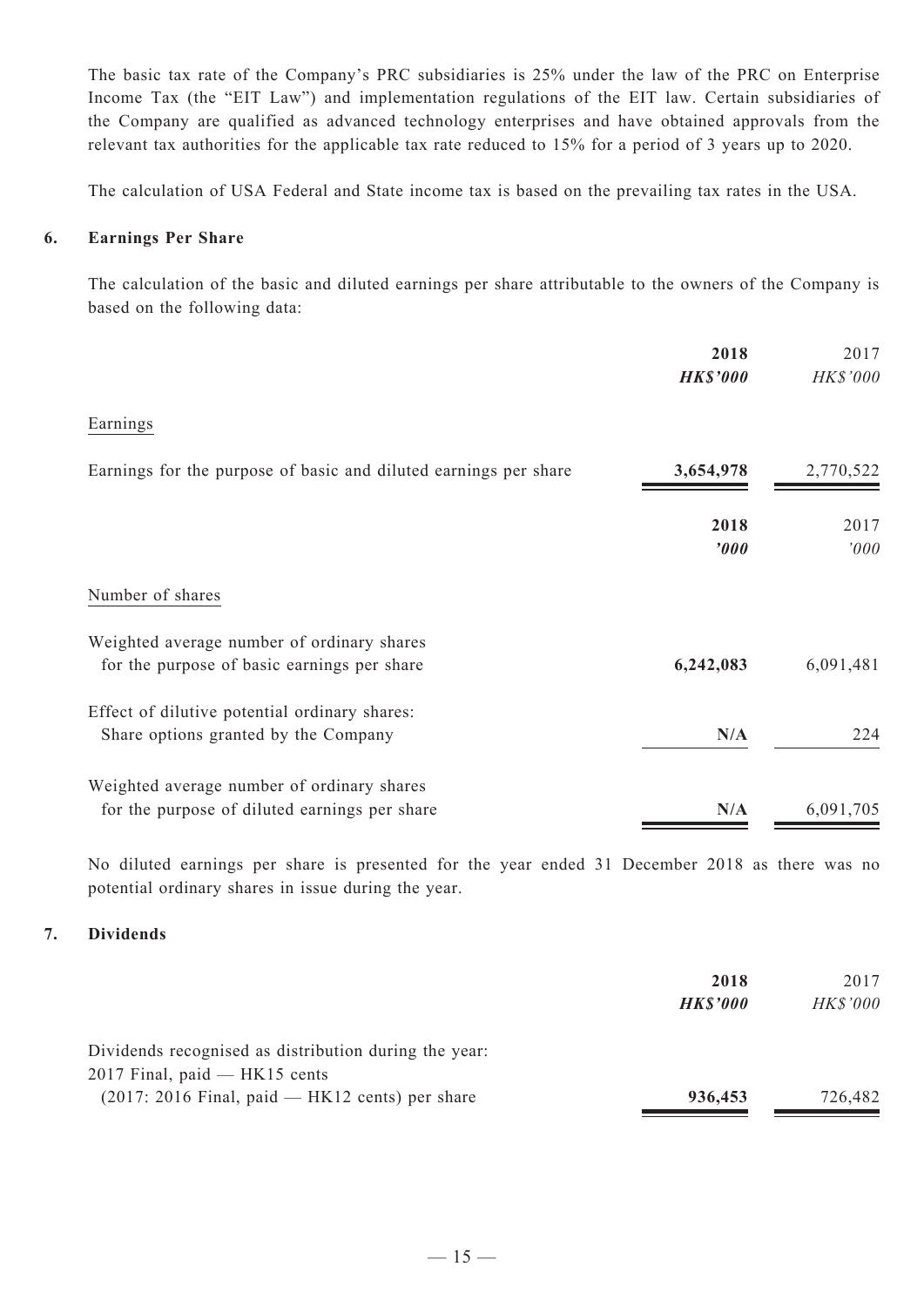#### **8. Trade Receivables**

|                                                     | 2018<br><b>HK\$'000</b> | 2017<br>HK\$'000       |
|-----------------------------------------------------|-------------------------|------------------------|
| Trade receivables<br>Less: Allowance for impairment | 2,360,212<br>(13,706)   | 1,863,900<br>(13, 491) |
|                                                     | 2,346,506               | 1,850,409              |

As at 31 December 2018 and 1 January 2018, trade receivables from contracts with customers amounted to HK\$2,360,212,000 and HK\$1,863,900,000, respectively.

The Group allows a general credit period of 90 days (2017: 90 days) to its trade customers. The following is an aged analysis of trade receivables (net of allowance for impairment) at the end of the reporting period presented based on invoice dates which approximated the respective revenue recognition dates:

|                    | 2018<br><b>HK\$'000</b> | 2017<br>HK\$'000 |
|--------------------|-------------------------|------------------|
| $0$ to $90$ days   | 2,115,585               | 1,590,027        |
| 91 to 180 days     | 213,981                 | 238,594          |
| 181 to 365 days    | 8,954                   | 21,788           |
| More than 365 days | 7,986                   |                  |
|                    | 2,346,506               | 1,850,409        |

Trade receivables with an aggregate carrying amount of HK\$230,921,000 (2017: HK\$260,382,000) were past due as at the reporting date. The amounts are not considered as in default because there had not been significant change in credit quality and the amounts are still considered recoverable. The Group does not hold any collateral or other credit enhancements over these balances nor does it has a legal right of offset against any amounts owed by the group to the counterparty.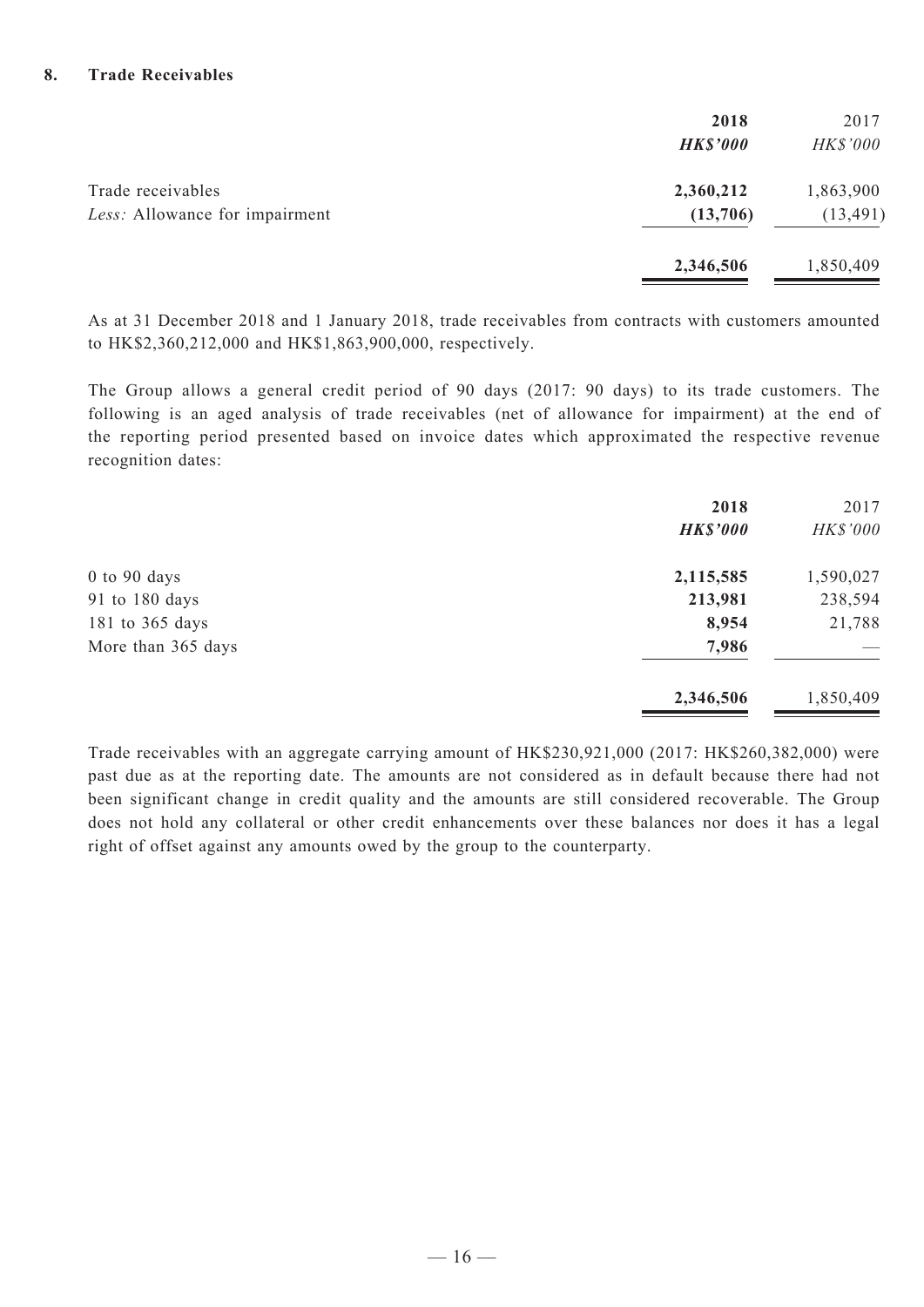#### **9. Deposits, Prepayments and Other Receivables**

|                                                 | 2018            | 2017     |
|-------------------------------------------------|-----------------|----------|
|                                                 | <b>HK\$'000</b> | HK\$'000 |
| Prepayments for purchase of raw materials       | 162,576         | 202,499  |
| Prepaid research and development expenses       | 50,527          |          |
| Prepayment for acquisition of intangible assets | 113,636         |          |
| Deposits paid for prepaid lease payments        | 260,227         |          |
| Deposits and prepayments for utilities          | 40,228          | 50,733   |
| Other taxes recoverable                         | 80,405          | 92,827   |
| Others                                          | 212,954         | 137,811  |
|                                                 | 920,553         | 483,870  |
| Analysed as:                                    |                 |          |
| Current                                         | 546,690         | 483,870  |
| Non-current                                     | 373,863         |          |
|                                                 | 920,553         | 483,870  |

#### **10. Bills Receivables**

Bills receivables represent bills on hand. All bills receivables of the Group are with a maturity period of less than 365 days (2017: less than 180 days) and not yet due at the end of the reporting period, and the management considers the default rate is low based on historical information and experience.

During the year, bills receivables issued by group companies for settlement of intra group transactions were discounted to banks without recourse for proceeds of approximately HK\$1,782,681,000, and the related liabilities were included in bills payables as at 31 December 2018.

#### **11. Trade Receivables Due from Related Companies**

The Group allows a general credit period of 90 days (2017: 90 days) to its related companies. The following is an aged analysis of trade receivables due from related companies at the end of the reporting period presented based on invoice dates which approximated the respective revenue recognition dates:

|                | 2018<br><b>HK\$'000</b> | 2017<br>HK\$'000 |
|----------------|-------------------------|------------------|
| 0 to 90 days   | 72,094                  | 64,167           |
| 91 to 180 days |                         | 5,389            |
|                | 72,094                  | 69,536           |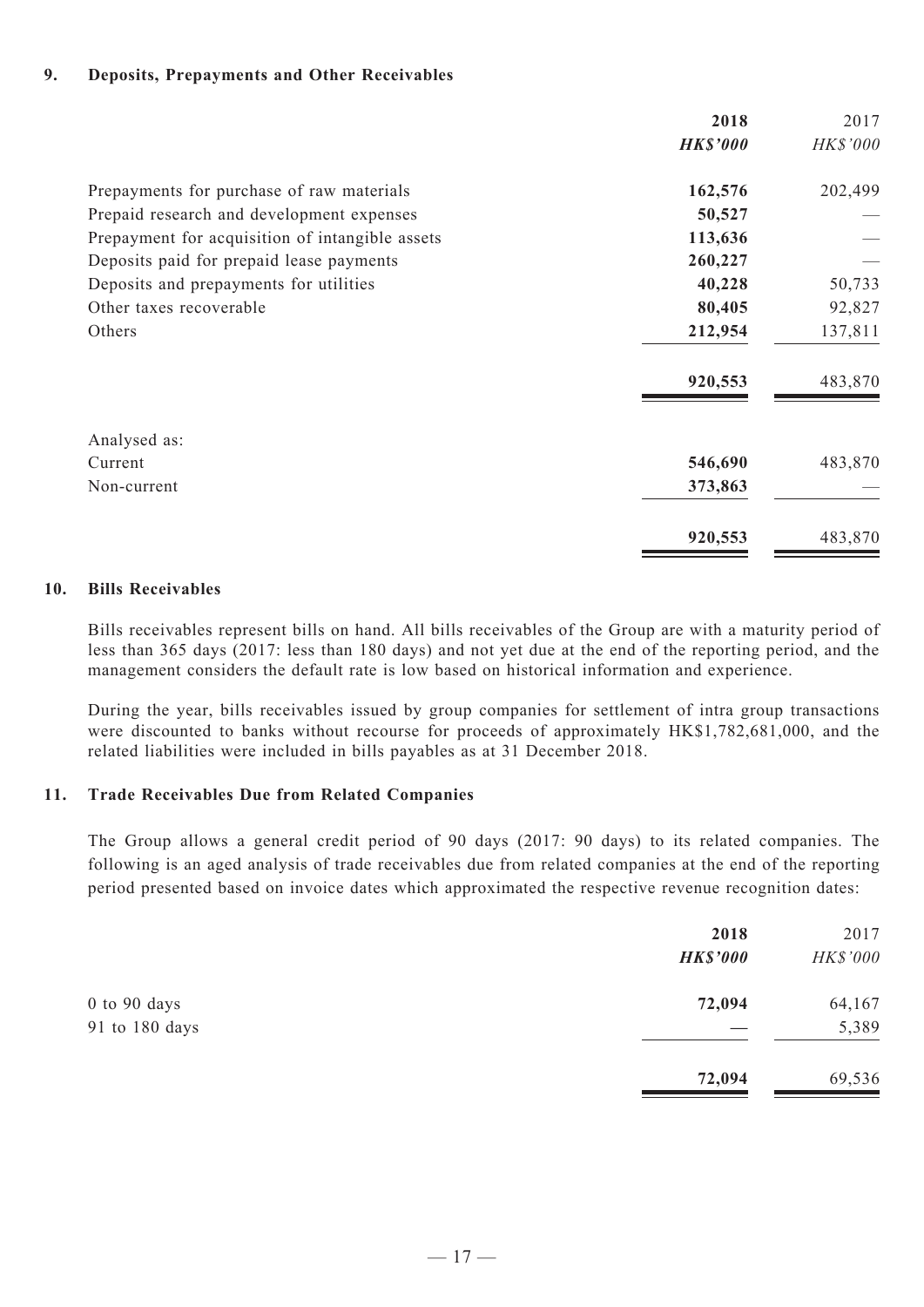#### **12. Trade Payables**

The following is an aged analysis of trade payables at the end of the reporting period presented based on the invoice dates:

|                    | 2018            | 2017      |
|--------------------|-----------------|-----------|
|                    | <b>HK\$'000</b> | HK\$'000  |
| $0$ to $90$ days   | 1,653,975       | 1,098,644 |
| 91 to 180 days     | 68,287          | 232,799   |
| More than 180 days | 117,915         | 153,922   |
|                    | 1,840,177       | 1,485,365 |

The general credit period on purchases of goods is 90 days (2017: 90 days). The Group has financial risk management policies in place to ensure that all payables are settled within the credit timeframe.

#### **13. Other Payables**

|                                                                 | 2018            | 2017      |
|-----------------------------------------------------------------|-----------------|-----------|
|                                                                 | <b>HK\$'000</b> | HK\$'000  |
| Customers' deposits                                             | 387,285         | 245,051   |
| Advance payments from customers (Note)                          |                 | 664,435   |
| Other taxes payables                                            | 234,403         | 159,531   |
| Selling expense payable                                         | 1,080,452       | 443,697   |
| Payables arising from construction and acquisition of property, |                 |           |
| plant and equipment                                             | 960,577         | 985,234   |
| Government grants                                               | 409,518         | 322,655   |
| Staff welfare payable                                           | 272,225         | 188,388   |
| Others                                                          | 181,297         | 203,003   |
|                                                                 | 3,525,757       | 3,211,994 |

*Note*: Upon adoption of HKFRS 15, advance payments from customers of HK\$664,435,000 included in other payables were disclosed as contract liabilities on the consolidated statement of financial position on 1 January 2018.

| Analysed as: |           |           |
|--------------|-----------|-----------|
| Current      | 3,318,480 | 3,028,018 |
| Non-current  | 207,277   | 183,976   |
|              | 3,525,757 | 3,211,994 |
|              |           |           |

#### **14. Bills Payables**

All bills payables of the Group are aged within 365 days (2017: 180 days) and not yet due at the end of the reporting period. Bills payables of HK\$1,709,756,000 are secured by bank deposits and certain structured bank deposits.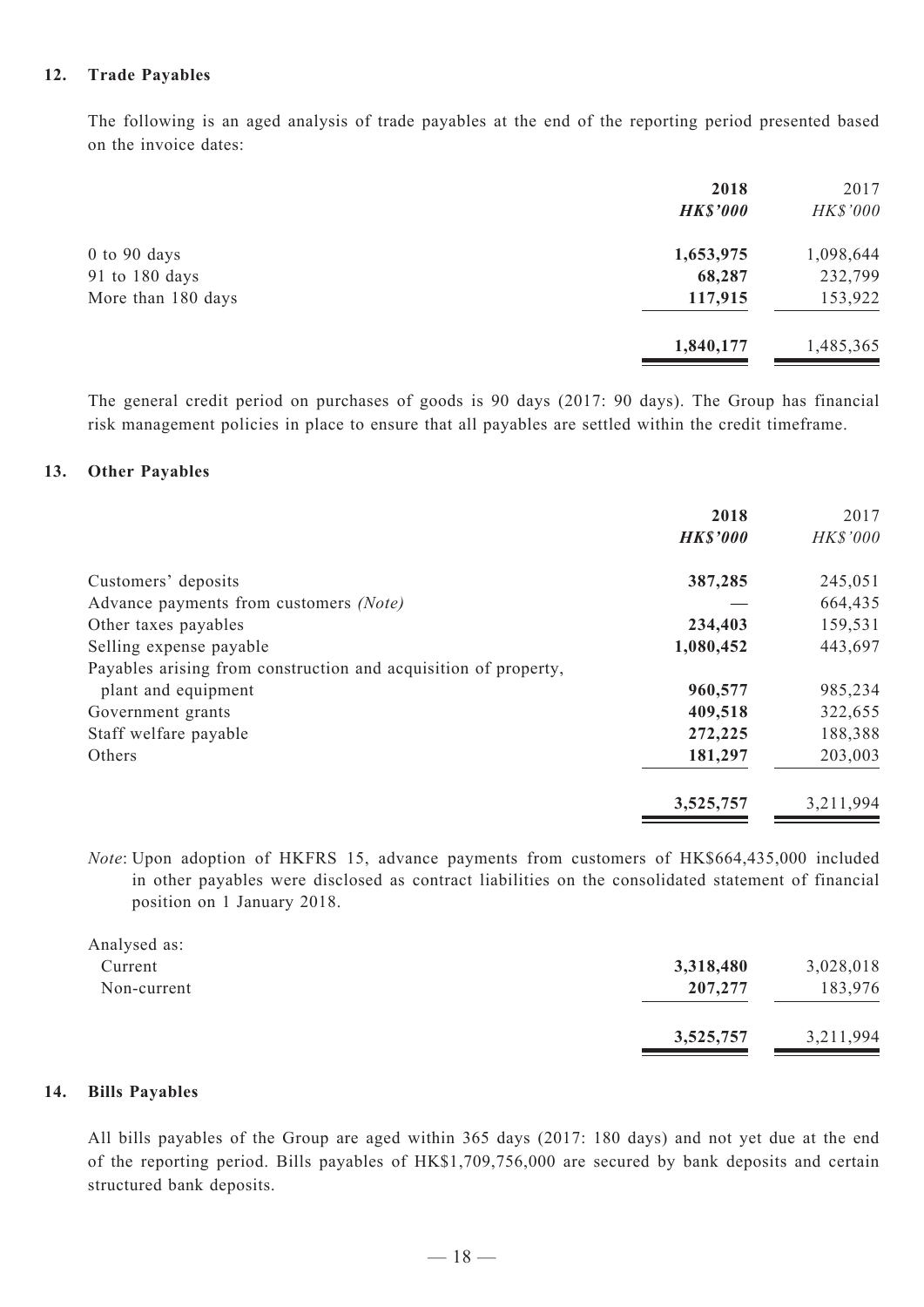# **MANAGEMENT DISCUSSION AND ANALYSIS**

# **FINISHED DRUG BUSINESS**

The finished drug business continued to achieve satisfactory growth in 2018 with sales reaching HK\$16,553 million, representing a 45.5% growth (or a 41.8% growth on a constant currency basis) year-on-year.

# **Innovative Drug Products**

During the year, the gradual deepening of healthcare reform and full implementation of the new reimbursement drug list have provided the Group's innovative drug products with increased room for market expansion. The Group swiftly expanded the dedicated sales force of its product lines, strengthened academic-based promotion and accelerated market development in major cities and hospitals. Moreover, building on the policies of national tiered medical system and combined medical treatment groups, the Group penetrated into county-level hospitals and community medical institutions for end-user market development, adding a new growth driver to the innovative drug products. With these efforts, innovative drug products continued the strong growth and achieved sales of HK\$10,344 million in 2018, representing a 57.2% growth (or a 53.5% growth on a constant currency basis) year-on-year. In particular, the sales of "NBP" increased by 36.5% (or 33.1% on a constant currency basis), and the sales of oncology drug portfolio increased by 123.3% (or 119.8% on a constant currency basis), becoming a new major growth driver.

The following is an overview of the Group's major innovative drug products:

# *"NBP"*

"NBP" is a Class 1 new chemical drug in China and a patent-protected exclusive product. Its major ingredient is butylphthalide. The drug is mainly used for the treatment of acute ischemic stroke and is currently available in the forms of soft capsule and injection.

"NBP" has been listed as one of the recommended drugs in the "Guidelines for Acute Ischemic Stroke Treatment in China (2010, 2014 and 2018 editions)". It has also been listed on a number of guidelines and consensus, including the "Guidelines for the Diagnosis and Treatment of Acute Ischemic Stroke of China", the "Guidelines for the Assessment and Treatment of Cerebral Collateral Circulation in Ischemic Stroke (2017)" and the "Guidelines for the Diagnosis and Treatment of Cerebral Infarction with Chinese and Western Medicines of China (2017)". These serve to recognise the clinical efficacy of "NBP" for treating acute ischemic stroke and provide a solid basis for its academic-based promotion. The inclusion of both forms of "NBP" into the national reimbursement drug list is also favourable for the promotion of sequential treatment (injection for emergency use and soft capsule for recovery use).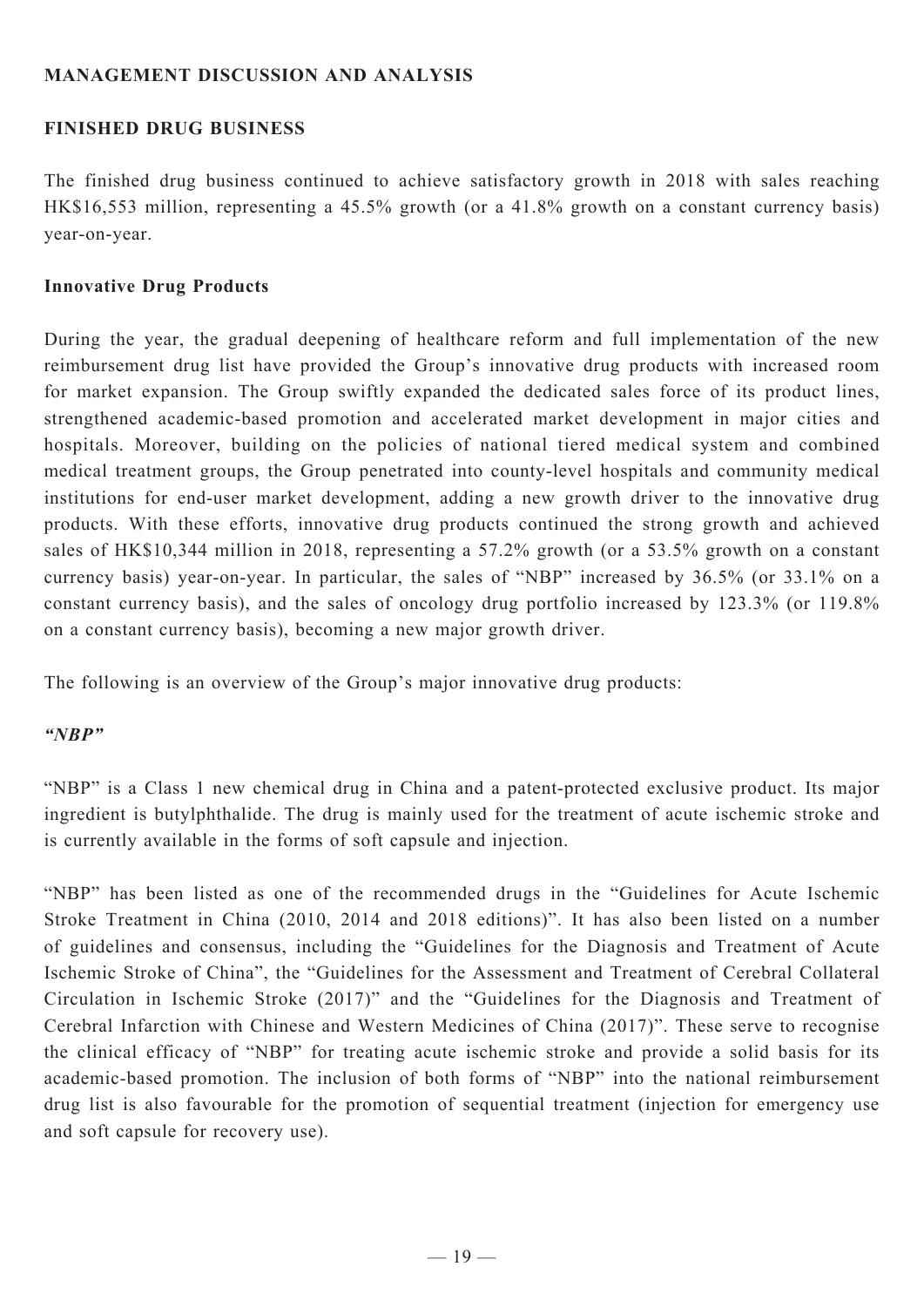Good progress has also been made in expanding "NBP" into new treatment areas. At present, 98 research projects in respect of butylphthalide are in progress, including 50 fundamental and 48 clinical projects. The phase III clinical trial of butylphthalide soft capsule for the treatment of vascular dementia has obtained ethical approval from the lead centre and enrollment will start in 2019. In addition, "NBP" also participated in six studies under the "13th Five-Year Plan", including efficacy and safety studies of butylphthalide for new treatment areas such as cerebral small vessel diseases, aortic atherosclerotic cerebral infarction and intravenous thrombolysis or endovascular treatment for acute ischemic stroke. "Butylphthalide Soft Capsule" was also granted orphan drug designation for the treatment of amyotrophic lateral sclerosis ("ALS") by the U.S. Food and Drug Administration during the year. This indication has also been undergoing the first multi-centre, randomized, double-blind and placebo-controlled clinical study on ALS in China since 2015. The study is currently under the follow-up period with all subjects enrolled in 2018. In addition, the phase II clinical trial of butylphthalide soft capsule in the U.S. has commenced with subject enrollment started. The development of new indications and markets as mentioned above will be able to bring new growth opportunities to "NBP".

During the year, the Group further expanded its dedicated sales force of "NBP" and gradually developed the lower-tier medical market of county-level hospitals and community medical centres. The number of hospitals with sales access has increased quickly and sales has maintained a high rate of growth.

# *"Oulaining"***(歐來寧)**

The major ingredient of "Oulaining" is oxiracetam. The drug is available in the forms of capsule and lyophilized powder injection and is mainly used for the treatment of mild to moderate memory and mental impairment resulting from vascular dementia, senile dementia and brain trauma. At present, oxiracetam is included in the "Guidelines for Diagnosis and Treatment of Dementia and Cognitive Impairment of China", the "Guidelines for Diagnosis and Treatment of Carbon Monoxide Poisoning" and the "Interpretation of Clinical Pathway of Therapeutic Drugs". In addition, in order to further improve evidence-based medical proof of the product and change the existing market landscape of "Oulaining", a number of fundamental and clinical studies of oxiracetam led by domestic and overseas authoritative experts of neurology have commenced, covering Alzheimer's disease, vascular dementia, aphasia after stroke and brain damage.

During the year, the Group changed the sales model of "Oulaining" to internal sales force and strengthened the marketing of the capsule form, resulting in a substantial growth in sales for the year.

# *"Xuanning"***(玄寧)**

The major ingredient of "Xuanning" is maleate levamlodipine. The drug is available in the forms of tablet and dispersible tablet and is mainly used for the treatment of hypertension, chronic stable angina and variant angina. The product is included in the "Guidelines for the Prevention and Treatment of Hypertension of China 2018", "Guidelines for Rational Use of Drugs for Coronary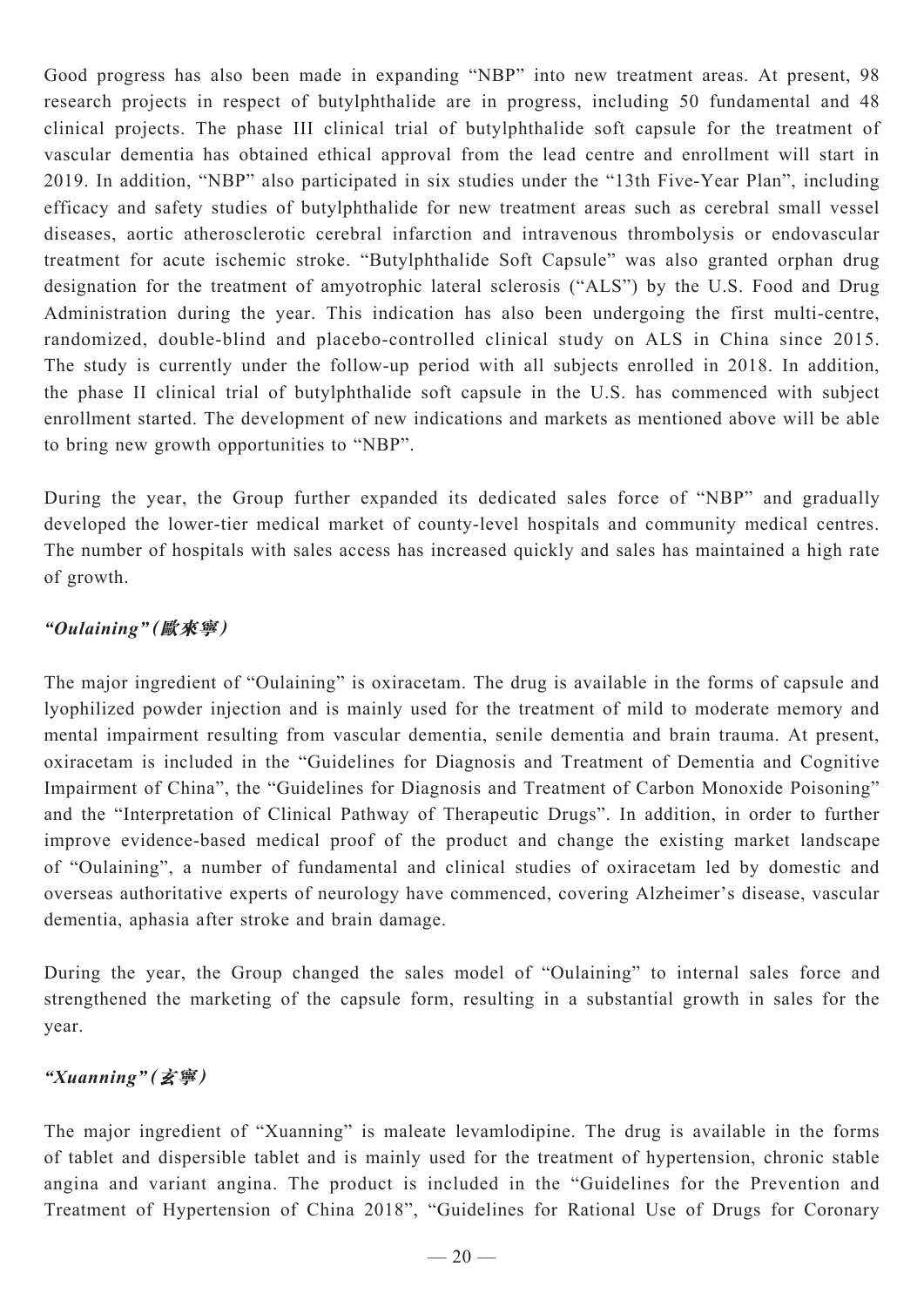Heart Disease", "Guidelines for the Rational Use of Drugs for Hypertension" and the "Interpretation of Clinical Pathway of Therapeutic Drugs (County-level Volume)". The results of the research study for the comparison of levamlodipine maleate ("Xuanning") and amlodipine besylate for the treatment of hypertension (a major project in the "12th Five-Year Plan") has fully demonstrated the better clinical efficacy and lower side effects of "Xuanning". The conclusion of the study will also provide solid data support for the new drug application of "Xuanning" in U.S..

During the year, the Group changed the sales model of "Xuanning" to internal sales force and stepped up efforts in exploring the lower-tier market below county level, resulting in a substantial increase in sales for the year.

# *"Duomeisu"***(多美素)**

"Duomeisu" (doxorubicin hydrochloride liposome injection) was developed by the "National Key Laboratory for New Pharmaceutical Preparations and Excipients" of the Group, and was supported by the "Major New Drug Development" projects in China. The drug has also been recommended by the "National Comprehensive Cancer Network (NCCN) Guidelines", an authoritative guideline in the U.S., for the first-line treatment of lymphoma, multiple myeloma, ovarian cancer and secondline treatment of breast cancer, bone and soft tissue sarcoma and AIDS-related progressive Kaposi sarcoma. "Duomeisu" has advantages in terms of efficacy and safety as compared to traditional anthracyclines. As the current market penetration rate is still relatively low, there is a promising market potential.

After years of academic promotion, hospital development and market nurturing, "Duomeisu" has become the leading brand of domestic doxorubicin hydrochloride liposome injection in the market, with continued rapid sales growth achieved in 2018.

In the future, the Group will continue to build on its competitive resources to strengthen professional academic promotion and improve the expert network and recognition of the product through academic conferences and clinical research projects. In addition to strengthening the existing sales areas for haematological, breast, gynecologic and bone cancers, the Group will continue to explore the application areas of anthracycline drugs for bladder cancer, liver cancer, gastric cancer and lung cancer, aiming to add growth momentum to "Duomeisu".

# *"Jinyouli"***(津優力)**

"Jinyouli" (PEG-rhGCSF injection) is the first long-acting white blood cell booster drug in China. It is used to decrease the incidence of infection due to low white blood cell count in patients receiving chemotherapy, thus ensuring the administration of standardized dosage for chemotherapy. "Jinyouli" is well supported by evidence with its phase IV clinical study having the largest sample size in respect of clinical study of long-acting granulocyte-stimulating factor in China, covering lung cancer, breast cancer and lymphoma, winning unanimous recommendations from domestic and foreign guidelines.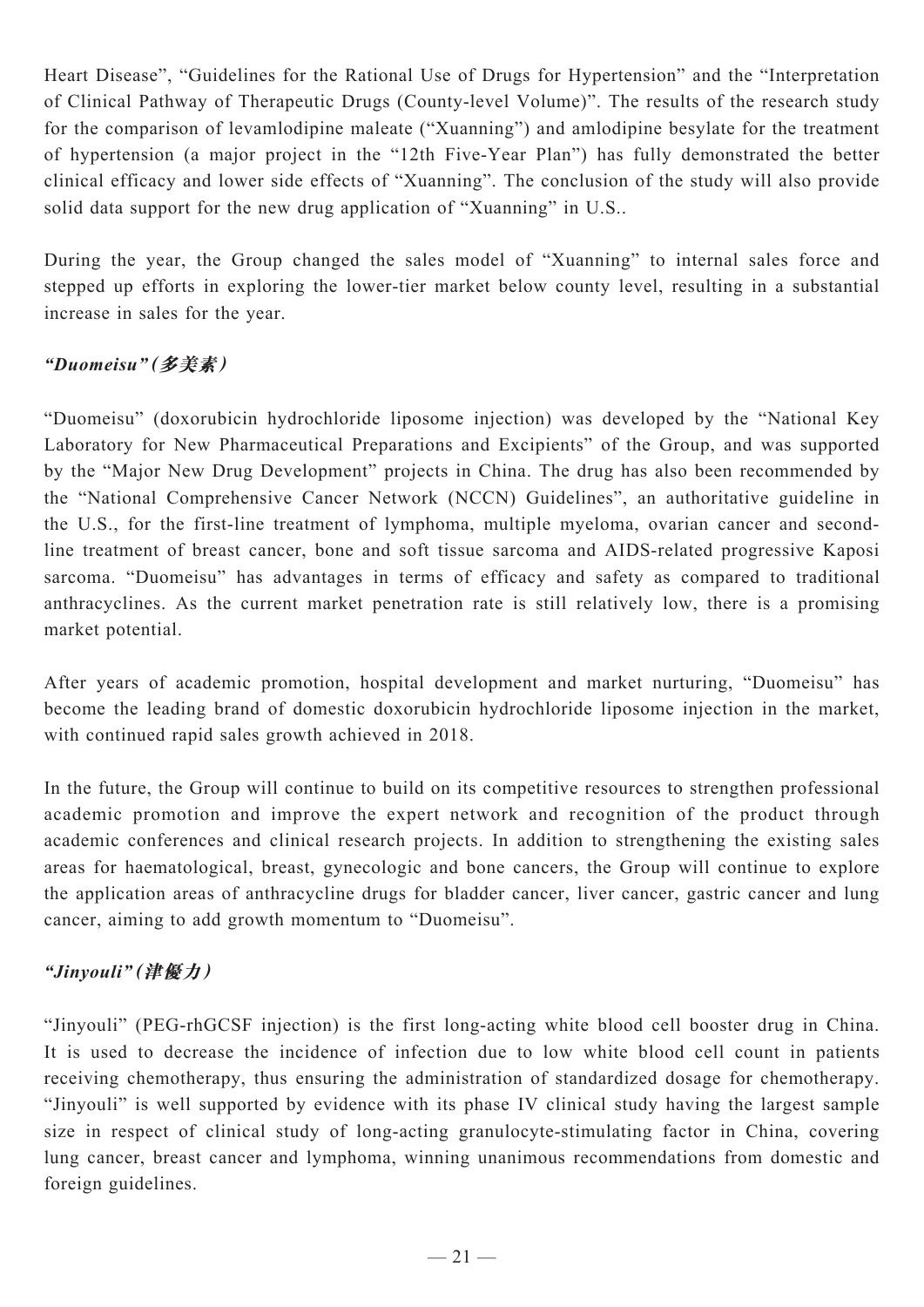During the year, implementation of the new tender results and the national reimbursement drug list provided "Jinyouli" with a larger room for market expansion. The Group also expanded its sales force and increased its presence in hospitals, maintaining a rapid sales growth for the year.

"Jinyouli" is aimed to become the leading brand for the long-acting version in China. In terms of treatment coverage, the Group will reinforce the current areas and expand into digestive tract and urinary system; and at the same time explore opportunities in immunotherapy and combo usage with target therapy.

# *"Keaili"***(克艾力)**

"Keaili" (paclitaxel for injection (albumin-bound)) is a first-to-market generic of chemotherapy drug for targeted therapy in China. The drug was listed as a major project of new drug innovation technology in the "12th Five-Year Plan" during its research and development stage and passed the drug consistency evaluation after launch. By integrating paclitaxel with albumin using a special technology to form stable nanoparticles, "Keaili" solves the problem of paclitaxel's solubility and stability of the solution, increasing the dosage of paclitaxel and avoiding the use of toxic solvents with pre-treatment no longer required. Therefore, it is characterized by higher efficacy, lower toxicity and improved convenience and economy. As compared with the imported originator drug, the price of "Keaili" is significantly lower, enabling patients to use the drug with comparable efficacy at more affordable price. "Keaili" has been included in the provincial reimbursement drug list of Hubei, Hunan, Ningxia, Jiangsu and Shandong (critical illness), greatly relieving the patients' financial burden.

"Keaili" is currently approved for the indication of breast cancer only. The Group has increased the resources used to conduct joint clinical studies with domestic experts for its applications in different oncology areas and develop clinical evidence in order to verify the efficacy of "Keaili" in all relevant areas. The Group has also continued its marketing strategies of clinical studies and academic conferences, and strengthened its cooperation with professional academic institutions in order to establish a more solid academic platform for building a better market recognition and brand reputation of "Keaili".

After commercial launch in March this year, "Keaili" has been widely recognized by experts and patients and achieved an outstanding sales performance for the first year.

# *"Ailineng"***(艾利能)**

"Ailineng" (elemene injection) is an oncology drug developed in China, mainly used for the treatment of nerve glioma, brain metastases and malignant pleural and peritoneal effusion. The product can be used in combination with chemotherapy and radiotherapy to boost the clinical efficacy of oncology therapies. After years of clinical use, it has been widely recognized by the medical profession. The new and upgraded liquid formulation of the product was granted patent in China. Compared with the traditional emulsion formulation, the liquid formulation contains elemene with enhanced purity and volume, contributing to the significant reduction of adverse clinical reaction.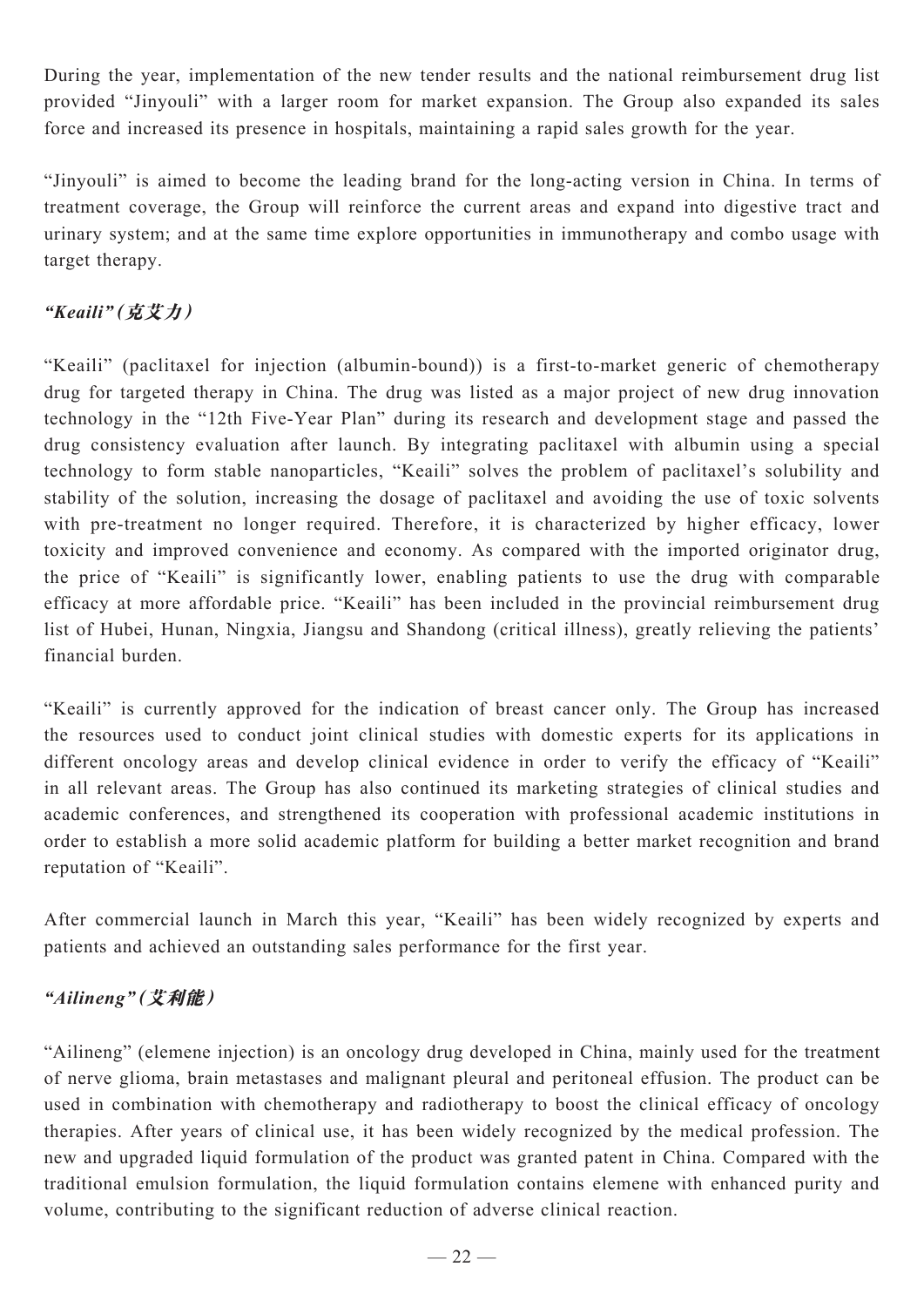During the year, sales of "Ailineng" remained satisfactory. The Group will continue to strengthen academic promotion, make further efforts in medical research projects and implement sales model transformation in certain regions in order to expand market share.

# *"Nuolining"***(諾利寧)**

"Nuolining" (imatinib mesylate tablets) is the first approved small molecule targeted oncology drug of the Group, which is mainly used for the treatment of Philadelphia chromosome-positive chronic myelocytic leukemia (Ph+CML), Philadelphia chromosome-positive acute lymphoblastic leukemia (Ph+ALL) and gastrointestinal stromal tumour. "Nuolining" has been recommended by a number of domestic and foreign guidelines as a first-line drug for the above diseases. Patients using "Nuolining" for its main indications are required to use it on a long-term basis, thus the accumulated number of patients provides an enormous market potential.

During the year, "Nuolining" achieved a steady growth. The Group will accelerate the consistency evaluation of "Nuolining" in response to the impact of changes in national policies.

# **Common Generic Drug Products**

During the year, the Group continued with the strategy of enhancing its sales mix by strengthening the promotion of non-antibiotic drugs and expanding the product line of oral formulation for chronic diseases. Among which, products with relatively higher sales growth included "Ouyi" (歐意) (aspirin enteric-coated tablets), "Ouyi"(歐 意 )(omeprazole capsules/injections), "Linmeixin"(林 美 欣 ) (glimepiride dispersible tablets) and "Ouwei"(歐維)(mecobalamin tablets). The Group's high-end antibiotic product "Zhongnuo Shuluoke"(中諾舒羅克)(meropenem for injection) and healthcare supplement product "Guoweikang"(果維康)(vitamin C tablets) have also maintained rapid growth during the year. Furthermore, the Group actively pushed forward with the quality and efficacy consistency evaluation of generic drugs. Currently, five products have passed the consistency evaluation, including "Xinweihong"(新維宏)(azithromycin tablets), "Qimaite"(奇邁特)(tramadol hydrochloride tablets), "Zuoshuxi"(左舒喜)(captopril tablets), "Shuanglexin"(雙樂欣) (metformin hydrochloride tablets) and "Shiyao" (石藥) (amoxicillin capsules). Products passing consistency evaluation are expected to significantly lower the financial burden of patients, reduce medical insurance expense and boost the efficiency in the use of health insurance funds. The Group will fully utilize opportunities brought about by the consistency evaluation to actively strive for a larger market share for the products, and will also establish strategic cooperation with core distributors to expand and penetrate the end-user market into the low-tier medical institutions.

In 2018, sales of common generic drug products maintained a satisfactory growth in general, with sales of HK\$6,209 million, representing a 29.6% growth (or a 25.8% growth on a constant currency basis) year-on-year.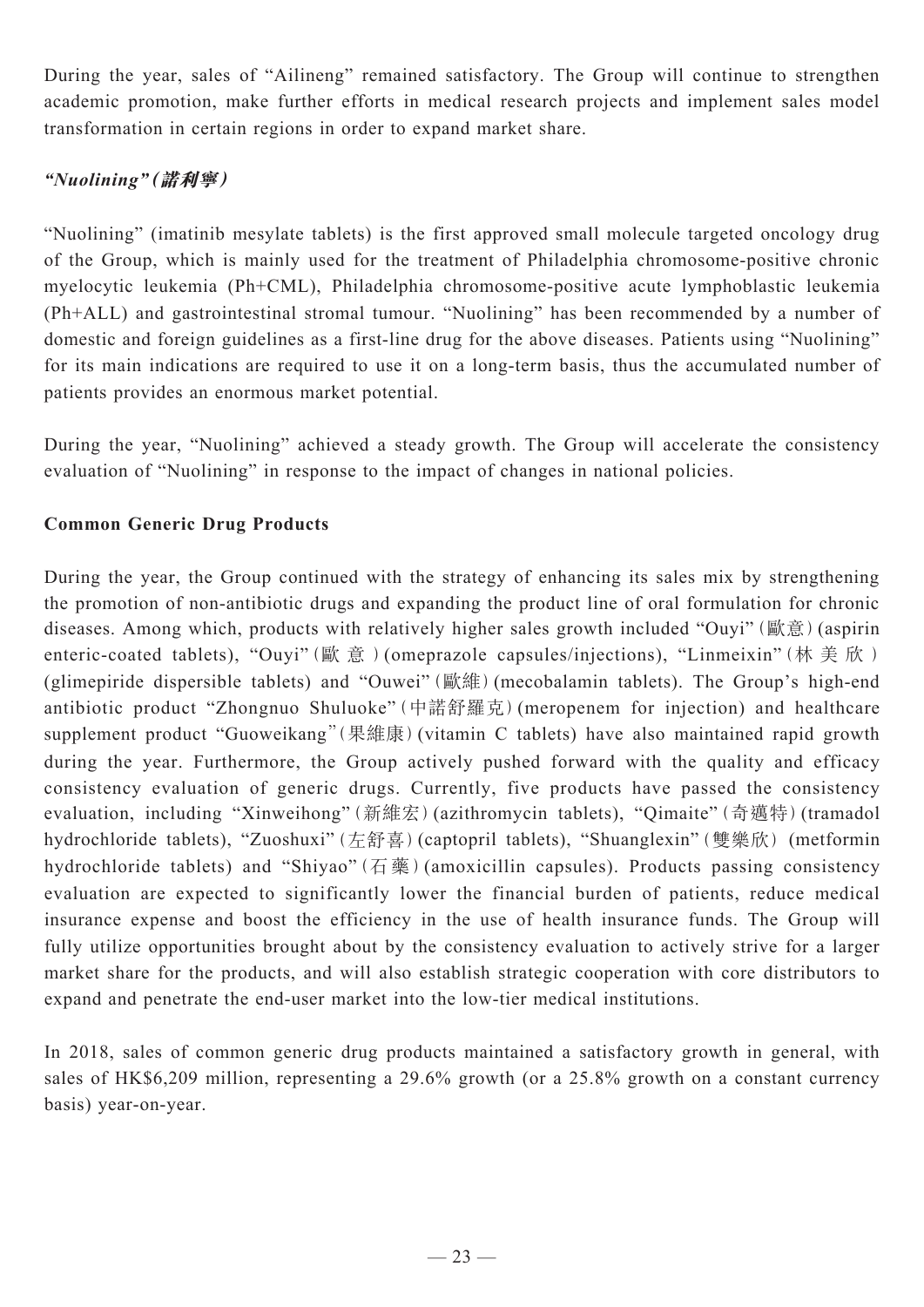# **Bulk Drug Business**

# *Vitamin C*

Overcapacity in the vitamin C market still lingered. However, the restraint on market supply due to pressure from environmental protection has provided opportunities for large-scale vitamin C manufacturers, enabling this business to achieve a satisfactory performance in 2018. In addition to the efforts to attain quality improvement and production cost reduction, the Group will also set up branches in Europe and U.S. to directly cover the local end-user market and continue to optimize client mix in order to expand end-user market share and improve product profitability.

# *Antibiotics*

Market demand for antibiotics has declined mainly due to the restricted use of antibiotics policy in the end-user market. In 2018, this business segment saw a slight sales decrease in general, with unsatisfactory profit contribution. The overall weak market condition is unlikely to improve in the short term. The Group will continue to proactively implement various measures including technology advancement, management enhancement and energy conservation, with an aim to strive for continuous decrease in production costs and improvement in market competitiveness.

# *Caffeine and Others*

During the year, thanks to a stable operating environment, this business segment recorded a steady performance with slight increase in both product prices and product costs.

#### **Research and Development**

The Group continued to increase its investment in the research and development of products. Currently there are more than 300 projects in the pipeline, primarily focusing on the therapeutic areas of cardio-cerebrovascular diseases, metabolic diseases (such as diabetes), oncology, psychiatry and neurology, as well as anti-infection. Among these product candidates, there are 30 new target macromolecule biologics, 40 new small molecule drugs and 55 Class 3 new drugs (classified as Class 3 or 4 under the new system).

The progress of the Group's major R&D projects is as follows:

- 1. 5 products have been granted drug registration approval by the National Medical Products Administration, namely "paclitaxel for injection (albumin-bound)", "doxofylline sodium chloride for injection", "doxofylline glucose for injection", "metformin hydrochloride tablets" and "tirofiban hydrochloride and sodium chloride for injection";
- 2. 8 products have passed consistency evaluation, namely "tramadol hydrochloride tablets", "azithromycin tablets", "captopril tablets", "amoxicillin capsules", "paclitaxel for injection (albumin-bound)", "metformin hydrochloride tablets", "ranitidine hydrochloride capsules" and "cefadroxil tablets";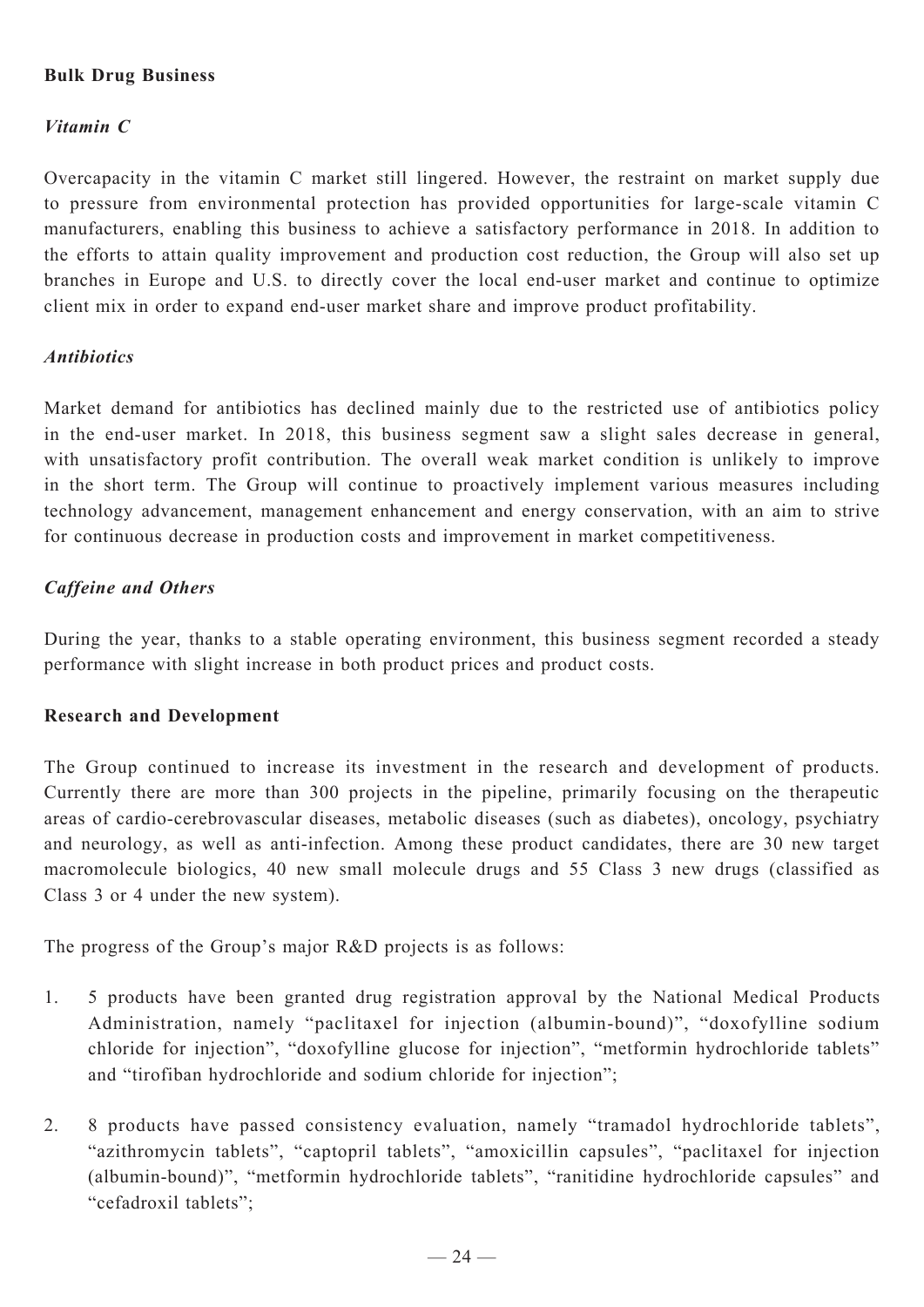- 3. 10 small molecule new drugs are under clinical trials in China, including "DBPR108 tablets", "SKLB1028 capsules", "ammuxetine hydrochloride tablets", "butylphthalate soft capsules" (indication: vascular dementia) and "CSPCHA115 capsules";
- 4. 2 small molecule new drugs are under clinical trials in U.S., namely "butylphthalide soft capsules" (indication: acute ischemic stroke) and "CSPCHA115 capsules";
- 5. 7 macromolecule new drugs are under clinical trials in China, namely "anti-CD20 monoclonal antibody for injection", "anti-HER2/CD3 bispecific antibody for injection", "anti-EpCAM/CD3 bispecific antibody for injection", "anti-PD-1 monoclonal antibody for injection", "recombinant GLP-1 Fc fusion protein for injection", "anti-EGFR monoclonal antibody for injection" and "anti-RANKL monoclonal antibody for injection";
- 6. 4 products of new preparation are under clinical trials, namely "mitoxantrone liposome for injection" (clinical trials in both China and the U.S.), "vinorelbine tartrate liposome for injection", "alprostadil liposome for injection" and "irinotecan liposome for injection" (clinical trials in the U.S.);
- 7. 26 generic drugs are currently pending for production approval in China, including "dronedarone hydrochloride tablets", "clopidogrel hydrogen sulfate tablets", "amphotericin B cholesterol sulfate complex for injection" (new preparation), " iloperidone tablets", "ticagrelor tablets", "sunitinib malate capsules", "pramipexole hydrochloride tablets" and "sacubitril/ valsartan sodium tablets";
- 8. 15 generic drugs are under bioequivalence tests, including "afatinib maleate tablets", "linagliptin tablets", "nintedanib esilate soft capsules" and "benzonatate soft capsules";
- 9. 6 drugs are currently pending for U.S. ANDA approval, namely "pregabalin capsules", "solifenacin succinate tablets", "imatinib mesylate tablets", "omega-3-acid ethyl ester 90 soft capsules", "esomeprazole magnesium enteric-coated capsules" and "paliperidone extendedrelease tablets"; and "celecoxib capsules", "memantine hydrochloride tablets", "pramipexole hydrochloride tablets" and "duloxetine hydrochloride sustained release capsules" have obtained ANDA approval; and
- 10. "Mitoxantrone hydrochloride liposome for injection", antibody-drug conjugate "DP303c", "butylphthalide soft capsule" (indication: ALS) and "ALMB-0166" have been granted the orphan drug designation in U.S..

The Group continued to increase its investment in the pipeline of biologics and small molecule innovative drugs. Apart from in-house research and development, the Group has also been proactively seeking for external cooperation and acquisition opportunities. Cooperation or acquisition projects made recently or during the year included: (i) acquiring partial equity interests in Wuhan YZY Biopharma Co., Ltd., a leading enterprise in bispecific antibodies research in China; (ii) acquiring the entire equity interests in Yong Shun Technology Development Co., Ltd., which is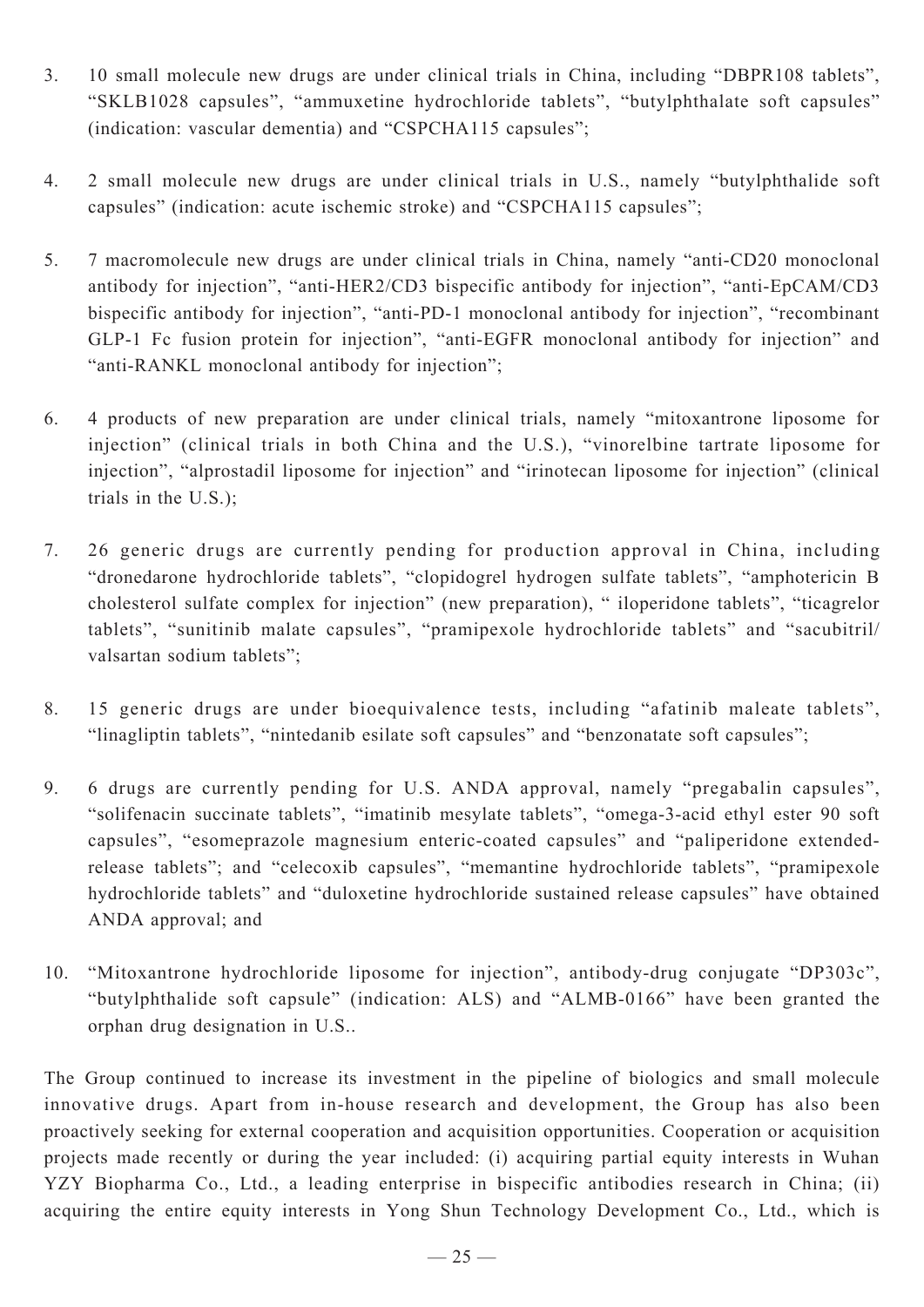mainly engaged in the research and development of new monoclonal antibodies for targeted tumor antigens and immunotherapy of various cancers; (iii) entering into an exclusive license agreement with Shanghai Institute of Materia Medica for the development and commercialization of 4 small molecule compounds; (iv) entering into an exclusive license agreement with Hangzhou Innogate Pharma Co., Ltd. for the development and commercialization of 5 small molecule compounds; (v) entering into an exclusive license agreement with I-Mab Biopharma (Shanghai) Co. Ltd. for the development and commercialization of "recombinant GLP-1 Fc fusion protein for injection"; (vi) entering into an exclusive license agreement with Sinocelltech Limited for the development and commercialization of "anti-CD20 monoclonal antibody for injection"; and (vii) entering into an exclusive license agreement with a U.S. company — Verastem for the development and commercialization of the oncology drug "Copiktra".

The Group will continue to look for acquisition targets with strong R&D capability and product candidates under development. The future acquisition efforts will mainly focus on drugs of new small molecule and macromolecule which are close to product approval and commercial launch so as to supplement the pipeline of product launch in the next few years, and fully leverage the Group's strong marketing and market development capabilities to achieve rapid sales growth of new products.

# **FINANCIAL REVIEW**

#### **Results**

|                                                | 2018       | 2017       | Change in $%$ |
|------------------------------------------------|------------|------------|---------------|
| Revenue (HK\$'000)                             |            |            |               |
| Finished drugs                                 | 16,553,287 | 11,374,413 | 45.5%         |
| Bulk drugs                                     | 4,475,584  | 4,088,116  | 9.5%          |
| Total                                          | 21,028,871 | 15,462,529 | 36.0%         |
| Operating profit (HK\$'000)                    | 4,537,721  | 3,481,643  | 30.3%         |
| Operating profit margin                        | 21.6%      | 22.5%      |               |
| Profit attributable to shareholders (HK\$'000) | 3,654,978  | 2,770,522  | 31.9%         |

Finished drug business continued to be a major growth driver to the Group, with sales increasing by 45.5% to HK\$16,553 million in the current year. Innovative drugs of the Group, in particular, delivered a strong growth with aggregate sales reaching HK\$10,344 million, representing a growth of 57.2%. Revenue from innovative drugs as a percentage of total revenue of the Group further increased from 42.6% in 2017 to 49.2% in 2018. Sales of the vitamin C business further increased in 2018 attributable to higher average selling prices.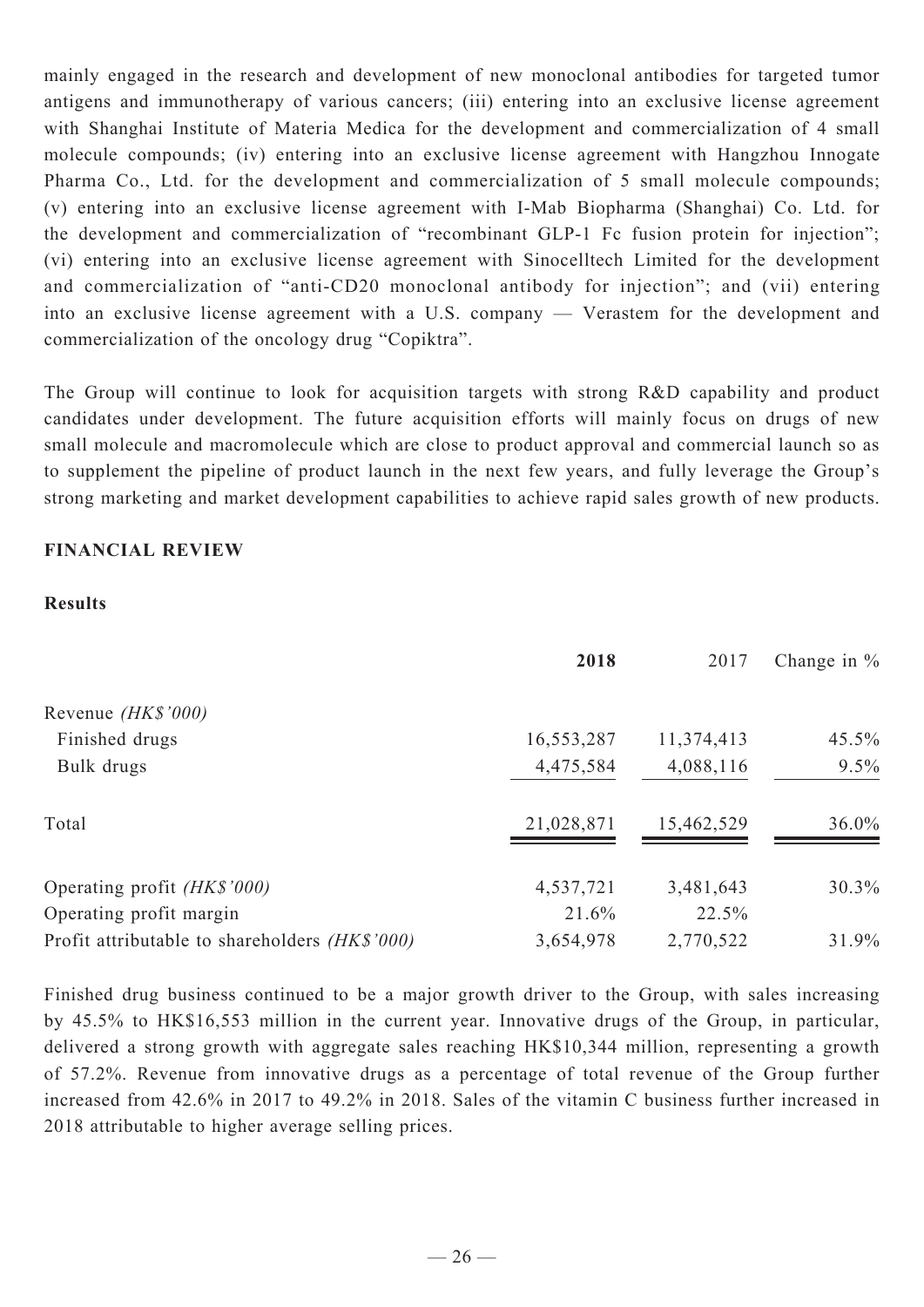Operating profit margin slightly decreased from 22.5% in 2017 to 21.6% in 2018. It is the mixed results of the following factors: (i) higher proportion of sales from innovative drugs which have a relatively higher profit margin; (ii) higher selling expense to revenue ratio of the finished drug business in 2018 resulting from the Group's increased efforts in market development and the adoption of direct sales model for some finished drugs as necessitated by the two-invoice system; (iii) significant increase in research and development expenses; and (iv) increased profitability of the vitamin C business in 2018 due to higher average selling prices.

### **Selling and Distribution Expenses**

Selling and distribution expenses was HK\$7,328 million in 2018 as compared to HK\$4,375 million in 2017. The increase in selling and distribution expenses was primarily attributable to (i) expansion of sales force of the existing innovative drugs; (ii) establishment of sales team for the newly launched innovative drug "Keaili"; (iii) increased efforts in marketing and academic promotion for innovative drugs; (iv) adoption of direct sales model for some finished drugs as necessitated by the two-invoice system; and (iv) increased efforts in academic promotion for some generic drugs.

#### **Administrative Expenses**

Administrative expenses was HK\$780 million in 2018 as compared to HK\$642 million in 2017. The increase in administrative expenses was primarily attributable to the expanded scale of operation of the Group and increased payment of staff performance bonus.

#### **Research and Development Expenses**

R&D expenses was HK\$1,583 million in 2018 as compared to HK\$815 million in 2017. The increase in R&D expenses was primarily attributable to (i) upfront payments of HK\$101 million related to a number of product co-development and license agreements; (ii) increased spending on ongoing and newly initated clinical trials; (iii) increased spending on R&D of biologic drugs; (iv) increased R&D expenses of the expanding R&D centres in the US; and (v) increased spending on quality and efficacy consistency evaluation of generics.

#### **Liquidity and Financial Position**

For the financial year of 2018, the Group's operating activities generated a cash inflow of HK\$4,428 million (2017: HK\$3,288 million). Average turnover period of trade receivables (ratio of balance of trade receivables to sales, inclusive of value added tax for sales in China) slightly decreased from 40 days in 2017 to 37 days this year. Average turnover period of inventories (ratio of balance of inventories to cost of sales) slightly increased from 173 days in 2017 to 178 days this year, reflecting the expanding scale of production and a higher inventory level required to meet the increasing market demand. Current ratio of the Group was 1.9 as at 31 December 2018, lower than 2.4 a year ago. Capital expenditure for the year amounted to HK\$1,973 million, which were mainly spent to construct production facilities and improve production efficiency.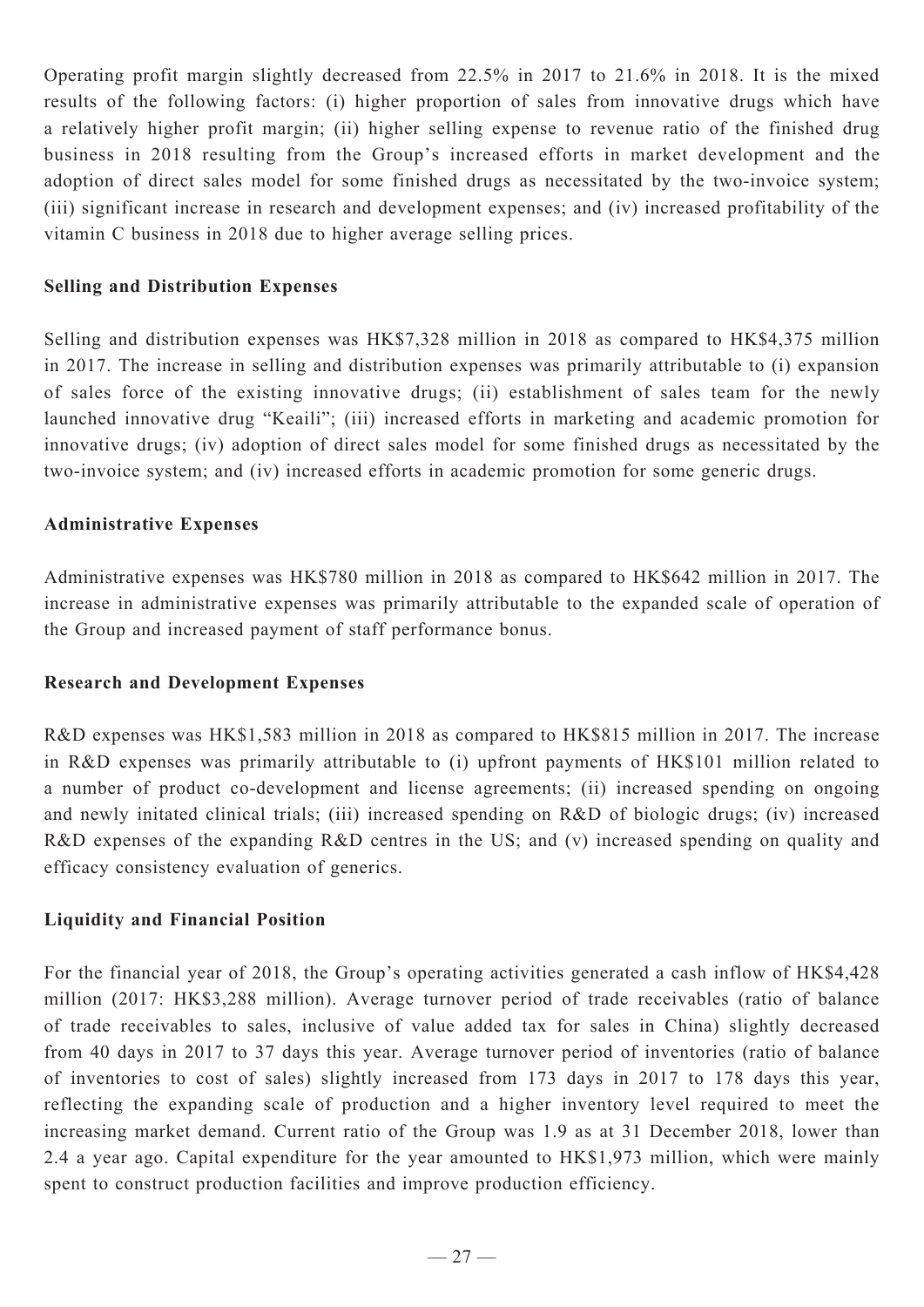The Group's financial position remained solid. As at 31 December 2018, cash and cash equivalents amounted to HK\$4,927 million (2017: HK\$5,163 million) and total borrowings amounted to HK\$80 million (2017: HK\$987 million), resulting in a net cash position of HK\$4,847 million (2017: HK\$4,176 million). Borrowings of the Group as at 31 December 2018 represented bank loans repayable within one year.

71% of the Group's borrowings are denominated in Renminbi and 29% in US dollars. The Group's sales are denominated in Renminbi for domestic sales in China and in US dollars for export sales. The Group manages its foreign exchange risks by closely monitoring its net foreign exchange exposures and mitigating the impact of foreign currency fluctuations by using appropriate hedging arrangements when considered necessary.

# **Pledge of Assets**

As at 31 December 2018, bank deposits amounting to HK\$113,636,000 (2017: Nil) and structured bank deposits amounting to HK\$1,567,045,000 (2017: HK\$861,244,000) have been pledged to secure certain banking facilities of the Group.

# **Dividend Policy**

It is the present intention of the Board to provide shareholders with regular dividends with a normal target payout ratio of not less than 30 per cent of the core profit on a full year basis. The actual amount of dividends will depend on a number of factors including but not limited to financial results, financial position and funding needs of the Group.

# **Employees**

As at 31 December 2018, the Group had approximately 14,471 employees. The majority of them are employed in mainland China. The Group will continue to offer competitive remuneration packages, share options, share awards and bonuses to staff based on the performance of the Group and individual employee.

# **SUSTAINABLE DEVELOPMENT STRATEGIES**

The Group will continue to pursue the development strategies of (i) active development of innovative drug business; (ii) continuation of products internationalization; and (iii) consolidation of leadership in bulk drug business in order to achieve long-term sustainable growth.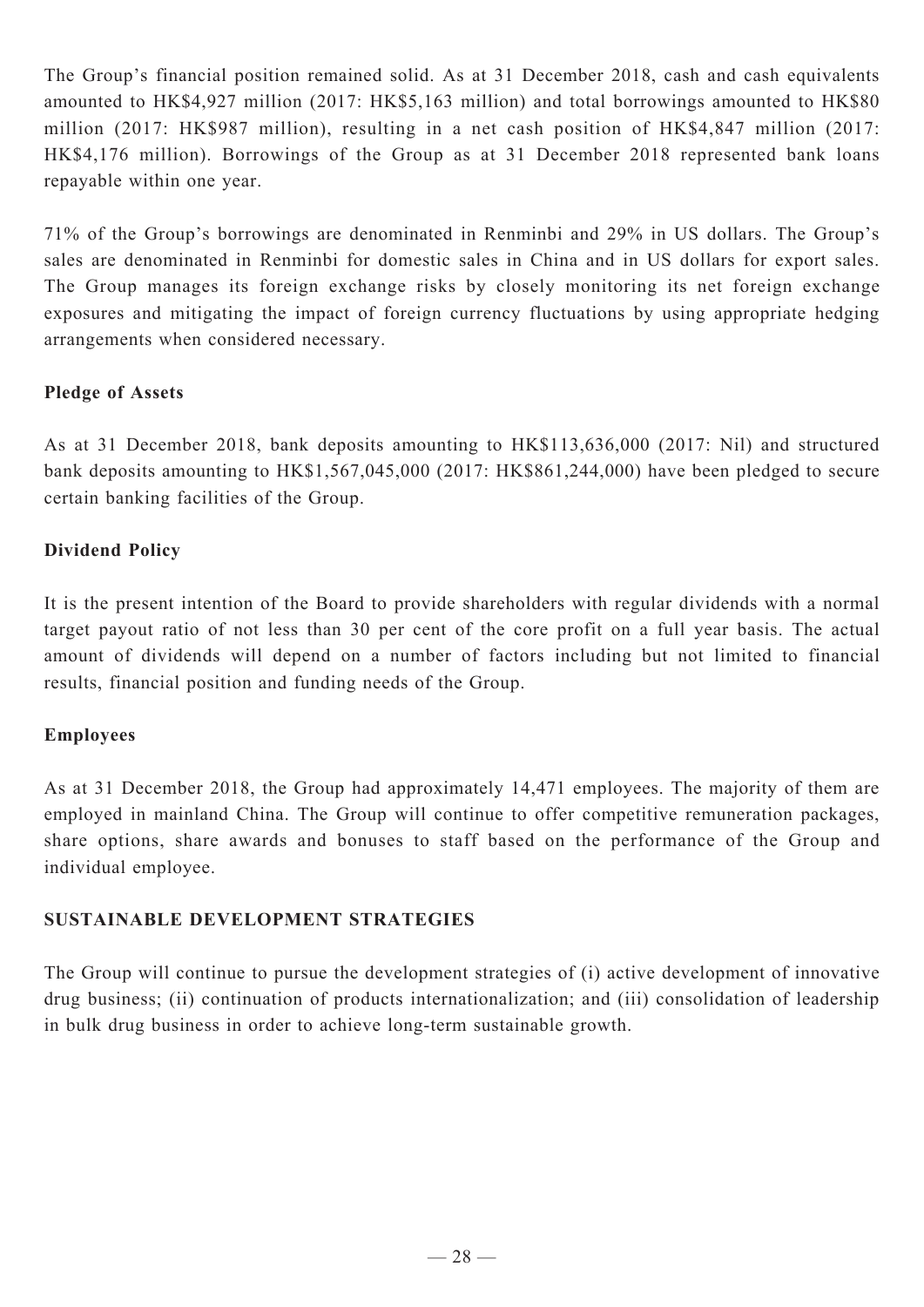# **CORPORATE GOVERNANCE**

The Company has complied with all the code provisions in the Corporate Governance Code (the "Code") contained in Appendix 14 of the Rules Governing the Listing of Securities on The Stock Exchange of Hong Kong Limited (the "Listing Rules") throughout the year ended 31 December 2018 except the deviation from code provision A.2.1 as set out below.

Code provision A.2.1 of the Code stipulates that the roles of chairman and chief executive officer should be separate and should not be performed by the same individual. Mr. Cai Dongchen, the Company's Chairman, has also assumed the role as the chief executive officer of the Company. The Company believes that vesting both roles in Mr. Cai will allow for more effective planning and execution of business strategies. As all major decisions are made in consultation with members of the Board, the Company believes that there is adequate balance of power and authority in place.

According to rule 3.10A of the Listing Rules, the Company is required to appoint independent non-executive directors representing at least one-third of the members of the Board. Following the appointment of Mr. Wang Qingxi as an executive director on 20 August 2018, the number of independent non-executive directors on the Board represents less than one-third of the members of the Board. With the resignation of Mr. Wang Jinxu as an executive director on 30 August 2018, the number of independent non-executive directors on the Board represents no less than one-third of the members of the Board as required under rule 3.10A of the Listing Rules.

# **REVIEW OF ANNUAL RESULTS**

The consolidated financial statements of the Company and its subsidiaries for the year ended 31 December 2018 have been reviewed by the Audit Committee of the Company and audited by the Company's auditor.

# **CLOSURE OF REGISTER OF MEMBERS**

The register of members of the Company will be closed from Tuesday, 21 May 2019 to Monday, 27 May 2019, both days inclusive, during which period no transfer of shares will be effected. In order to determine the identity of members who are entitled to attend and vote at the annual general meeting to be held on Monday, 27 May 2019, all share transfer documents accompanied by the relevant share certificates must be lodged with the Company's share registrar, Tricor Secretaries Limited, at Level 22, Hopewell Centre, 183 Queen's Road East, Wanchai, Hong Kong for registration not later than 4:30 p.m. on Monday, 20 May 2019.